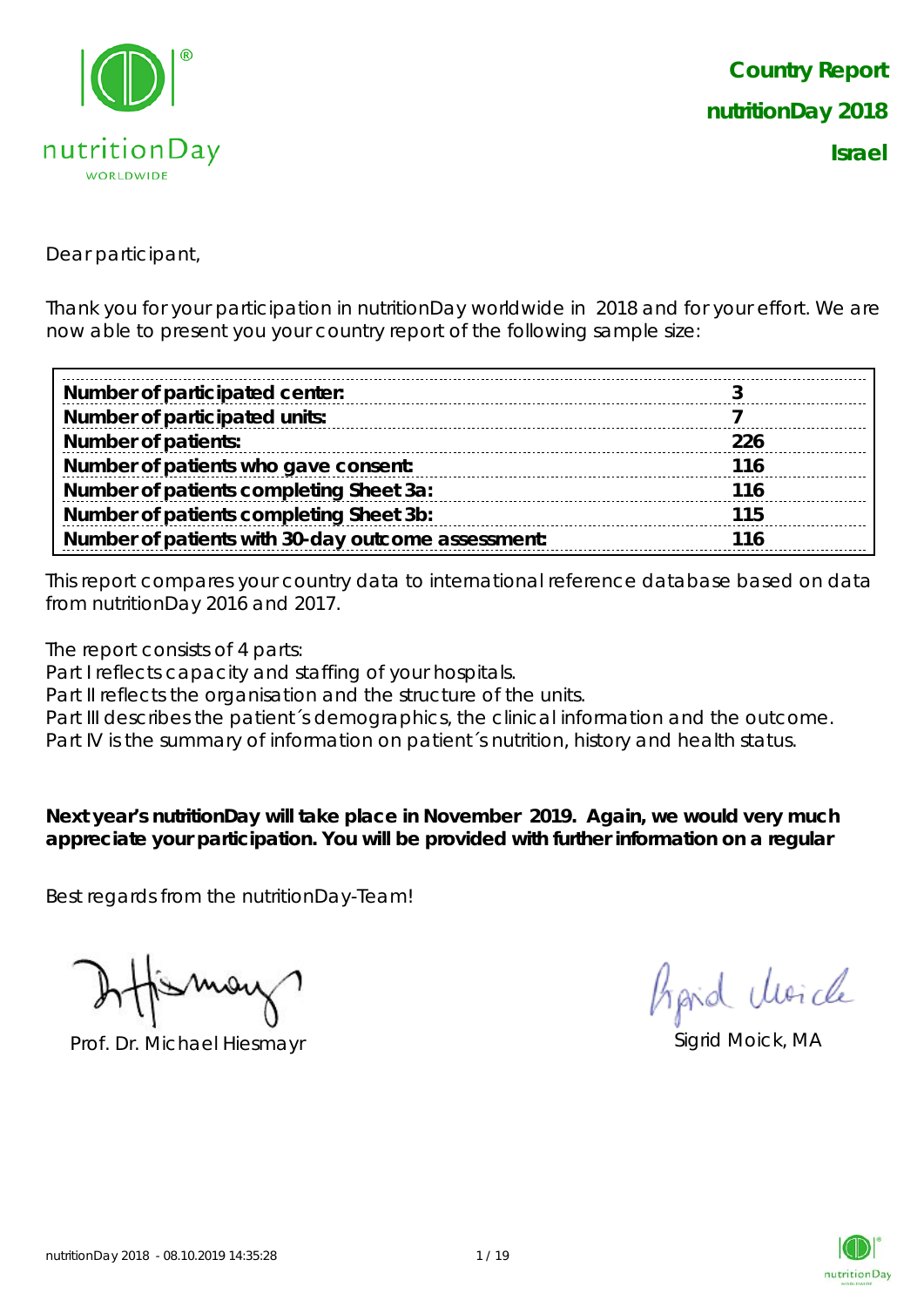### *I. Hospital capacity and staffing ("Hospital sheet")*

|                                                                                    | <b>YOUR RESULTS</b>      | <b>REFERENCE RESULTS</b> |
|------------------------------------------------------------------------------------|--------------------------|--------------------------|
| 1. Total number of beds in hospital                                                | 1127 [963-1290]          | 400 [232-793]            |
|                                                                                    |                          |                          |
| 2. Total number of admissions in the hospital last                                 | 83620 [73855-93386]      | 19130 [9693-40039]       |
| year                                                                               |                          |                          |
| 3. Total number of staff in the hospital                                           |                          |                          |
| <b>Total medical doctors</b>                                                       | 1300 [1192-1408]         | 204 [113-457]            |
| <b>Medical specialists</b>                                                         | 632 [632-632]            | 137 [73-293]             |
| Medical non-specialists                                                            | 452 [452-452]            | 50 [16-118]              |
| <b>Nurses</b>                                                                      | 1538 [1389-1687]         | 460 [253-1026]           |
| <b>Dieticians</b>                                                                  | 38 [38-39]               | $6[2-11]$                |
| <b>Nutritionists</b>                                                               |                          | $1[0-3]$                 |
| Pharmacists                                                                        | 27 [27-27]               | 8 [3-26]                 |
| Kitchen staff                                                                      | 67 [58-75]               | 33 [15-56]               |
|                                                                                    |                          |                          |
| <b>Full time equivalent</b>                                                        |                          |                          |
| <b>Total medical doctors</b>                                                       | 734 [734-734]            | 183 [89-410]             |
| <b>Medical specialists</b>                                                         | 447 [447-447]            | 138 [62-276]             |
| Medical non-specialists                                                            | 287 [287-287]            | 46 [18-150]              |
| <b>Nurses</b>                                                                      | 1066 [1066-1066]         | 395 [233-903]            |
| <b>Dieticians</b>                                                                  | 20 [19-20]               | $5[2-9]$                 |
| <b>Nutritionists</b>                                                               |                          | $0[0-2]$                 |
| Pharmacists                                                                        | 23 [23-23]               | 6 [3-22]                 |
| Kitchen staff                                                                      | 48 [48-48]               | 32 [14-54]               |
|                                                                                    |                          |                          |
| 4. Does the hospital have a nutrition care strategy?                               | 2 (100%) Yes             | 732 (77.6%) Yes          |
|                                                                                    |                          |                          |
| 5. Which nutrition-related standards or routine activities exist in your hospital? |                          |                          |
| Nutrition training is available                                                    | 1 (50.0%) Yes            | 668 (70.8%) Yes          |
| Nutrition steering committee is available                                          | 2 (100%) Yes             | 619 (65.6%) Yes          |
| Quality indicators are recorded and reported to national<br>or regional level      | 2 (100%) Yes             | 386 (40.9%) Yes          |
| Quality indicators are used for internal benchmarking                              | 2 (100%) Yes             | 479 (50.8%) Yes          |
| Patient feedback about food and food service is collected<br>using a questionnaire | 1 (50.0%) Yes            | 713 (75.6%) Yes          |
| None                                                                               |                          | 38 (4.0%) Yes            |
| No answer given                                                                    | $\overline{\phantom{a}}$ |                          |

#### **6. Which codes are available /routinely used in your hospital for billing and reimbursement purposes?**

| <b>Codes available</b> |  |
|------------------------|--|
|                        |  |

Nutrition Support **Access 19 and Access 19 and Access 19 and Access 19 and Access 19 and Access 19 and Access 1** 

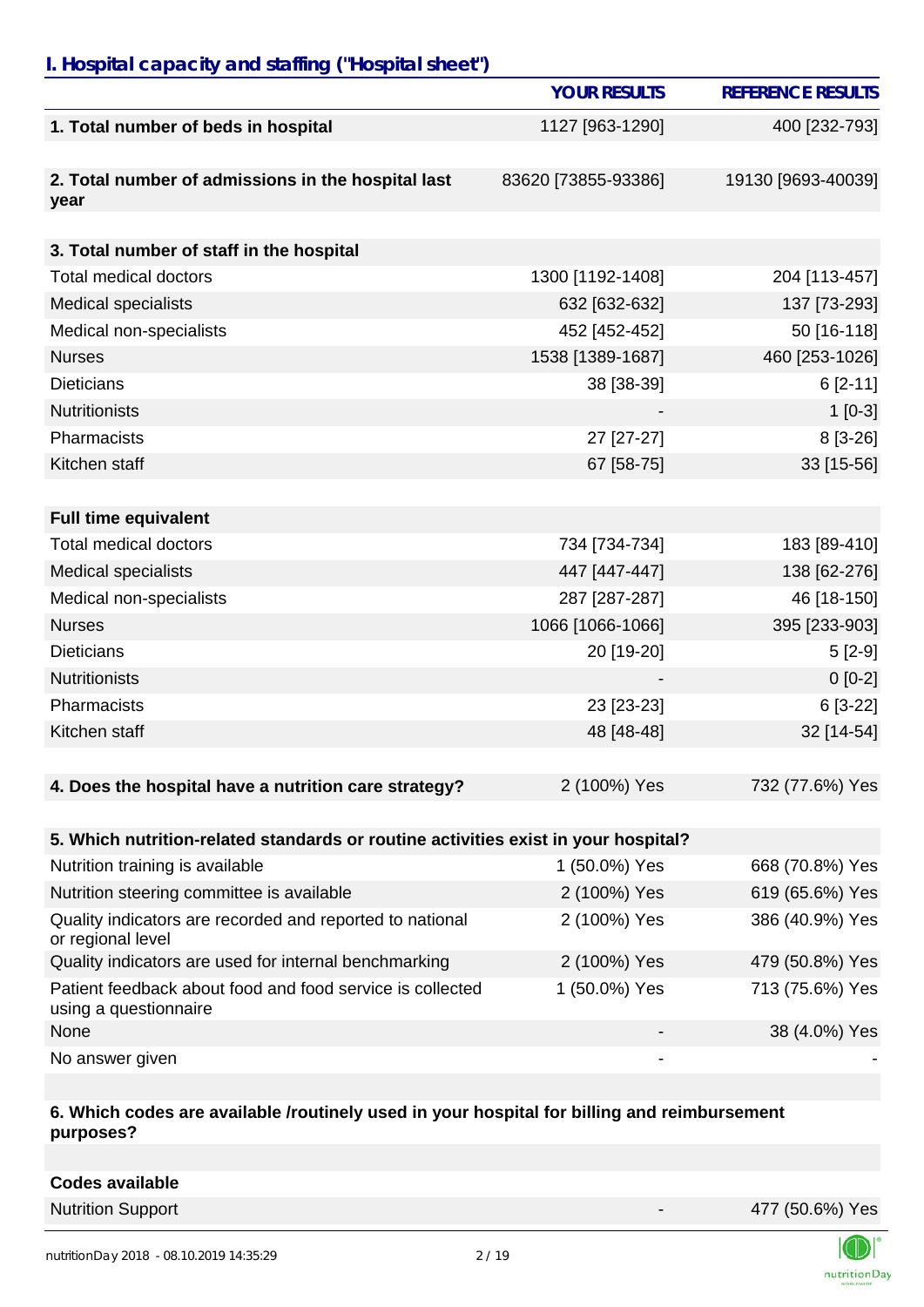| Oral nutrition supplements                                |              | 332 (35.2%) Yes |
|-----------------------------------------------------------|--------------|-----------------|
| Parenteral nutrition                                      |              | 543 (57.6%) Yes |
| <b>Enteral nutrition</b>                                  |              | 480 (50.9%) Yes |
| Dietary counseling                                        |              | 385 (40.8%) Yes |
| Specific dietary interventions                            |              | 253 (26.8%) Yes |
| Screening for malnutrition                                |              | 271 (28.7%) Yes |
| <b>Risk of malnutrition</b>                               |              | 248 (26.3%) Yes |
| Malnutrition (in general)                                 |              | 438 (46.4%) Yes |
| Severity of malnutrition (i.e. mild, moderate, severe)    |              | 409 (43.4%) Yes |
| No information available from billing/finance/controlling | 2 (100%) Yes | 171 (18.1%) Yes |
| No answer given                                           |              | 33 (3.5%)       |
|                                                           |              |                 |
| <b>Codes routinely used</b>                               |              |                 |
| <b>Nutrition Support</b>                                  |              | 415 (44.0%) Yes |
| Oral nutrition supplements                                |              | 285 (30.2%) Yes |
| Parenteral nutrition                                      |              | 507 (53.8%) Yes |
| <b>Enteral nutrition</b>                                  |              | 459 (48.7%) Yes |
| Dietary counseling                                        |              | 333 (35.3%) Yes |
| Specific dietary interventions                            |              | 225 (23.9%) Yes |
| Screening for malnutrition                                |              | 223 (23.6%) Yes |
| <b>Risk of malnutrition</b>                               |              | 197 (20.9%) Yes |
| Malnutrition (in general)                                 |              | 378 (40.1%) Yes |
| Severity of malnutrition (i.e. mild, moderate, severe)    |              | 347 (36.8%) Yes |
| No information available from billing/finance/controlling | 2 (100%) Yes | 185 (19.6%) Yes |
| No answer given                                           |              | 53 (5.6%)       |

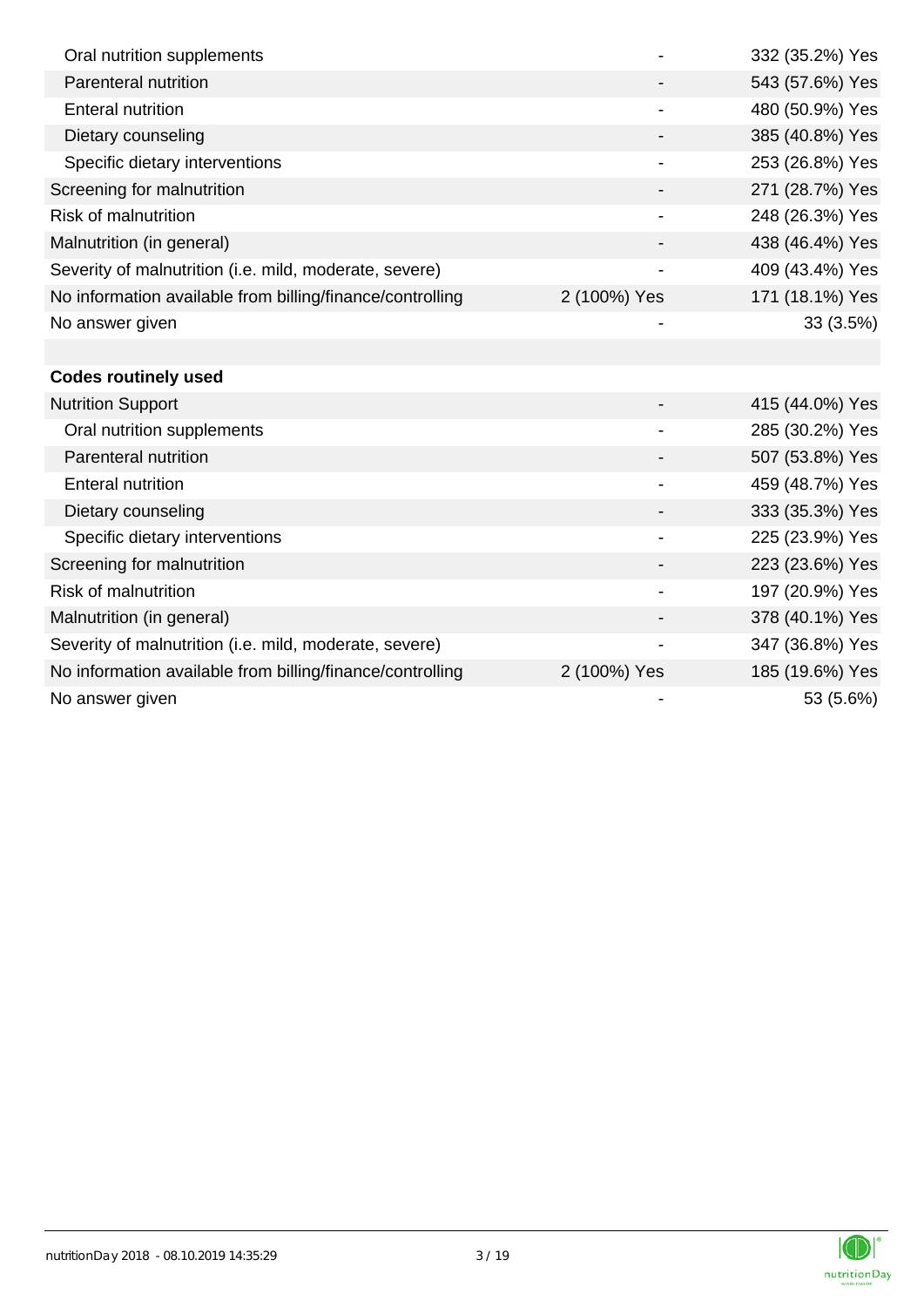# *II. Unit organisation and structures ("Sheet 1a/1b")*

|                                                                       | <b>YOUR RESULTS</b>      | <b>REFERENCE RESULTS</b> |
|-----------------------------------------------------------------------|--------------------------|--------------------------|
|                                                                       |                          |                          |
| Internal Medicine / General                                           | 4(57.1%)                 | 199 (20.5%)              |
| Internal Medicine / Cardiology                                        |                          | 45 (4.6%)                |
| Internal Medicine / Gastroenterology & hepatology                     |                          | 73 (7.5%)                |
| <b>Internal Medicine / Geriatrics</b>                                 |                          | 89 (9.2%)                |
| Internal Medicine / Infectious diseases                               |                          | $5(0.5\%)$               |
| Internal Medicine / Nephrology                                        |                          | 12 (1.2%)                |
| Internal Medicine / Oncology (incl. radiotherapy)                     | 1(14.3%)                 | 77 (7.9%)                |
| Interdisciplinary                                                     |                          | $31(3.2\%)$              |
| Long term care                                                        |                          | 22 (2.3%)                |
| Neurology                                                             | 1(14.3%)                 | 35 (3.6%)                |
| Surgery / General                                                     |                          | 142 (14.6%)              |
| Surgery/ Cardiac/Vascular/Thoracic                                    |                          | 16 (1.6%)                |
| Surgery / Neurosurgery                                                | -                        | $9(0.9\%)$               |
| Surgery / Orthopedic                                                  | 1(14.3%)                 | 42 (4.3%)                |
| Trauma                                                                |                          | 12 (1.2%)                |
| Ear Nose Throat (ENT)                                                 |                          | 19 (2.0%)                |
| Gynecology / Obstetrics                                               |                          | 18 (1.9%)                |
| Pediatrics                                                            |                          |                          |
| Psychiatry                                                            | $\overline{\phantom{0}}$ | $11(1.1\%)$              |
| <b>Others</b>                                                         |                          | 113 (11.6%)              |
|                                                                       |                          |                          |
| 2. Number of registered inpatients at noon                            | 38 [37-40]               | 25 [19-32]               |
|                                                                       |                          |                          |
| 3. Total bed capacity of the unit                                     | 44 [43-45]               | 30 [24-38]               |
|                                                                       |                          |                          |
| 4. Number of each type of staff in the unit for TODAY's morning shift |                          |                          |
|                                                                       |                          |                          |
| <b>Fully trained</b>                                                  |                          |                          |
| <b>Medical doctors</b>                                                | $4[3-5]$                 | $3[2-7]$                 |
| <b>Nurses</b>                                                         | $5[5-7]$                 | $5[3-8]$                 |
| Nursing aides                                                         | $3[2-4]$                 | $2[1-3]$                 |
| <b>Dieticians</b>                                                     | $1[1-1]$                 | $1[0-1]$                 |
| <b>Nutritionists</b>                                                  | $0[0-1]$                 | $0 [0-1]$                |
| Administrative staff                                                  | $1[1-2]$                 | $1[0-1]$                 |
| Other staff involved in patient care                                  | $1[0-1]$                 | $1[0-2]$                 |
|                                                                       |                          |                          |
| In training                                                           |                          |                          |
| <b>Medical doctors</b>                                                | $4[2-6]$                 | $1 [0-3]$                |
| <b>Medical students</b>                                               | $1[0-3]$                 | $0[0-2]$                 |
| <b>Nurses</b>                                                         | $1[1-2]$                 | $1[0-3]$                 |
|                                                                       |                          |                          |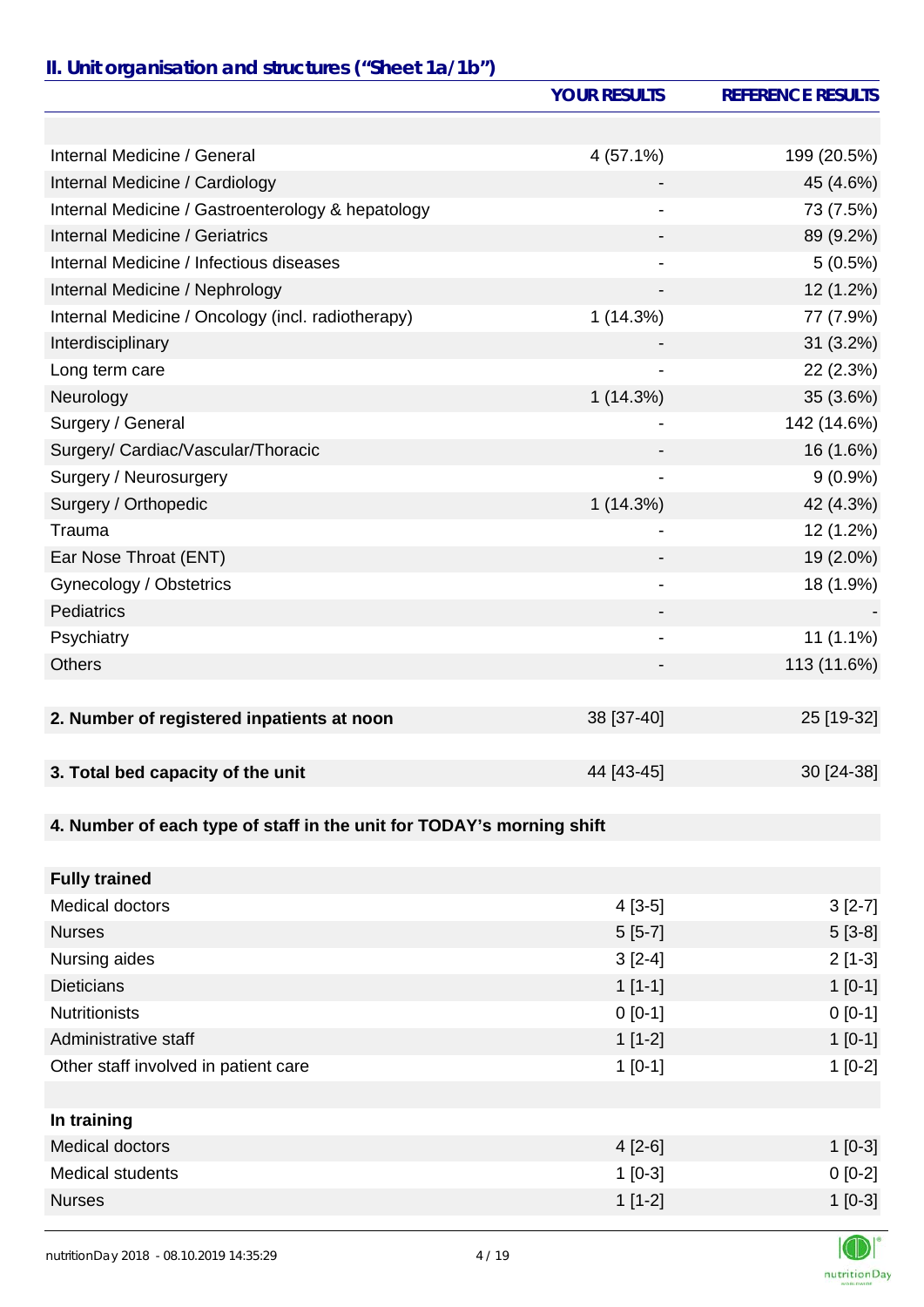| Nursing aides                                                                           | $0[0-0]$      | $0[0-0]$                 |
|-----------------------------------------------------------------------------------------|---------------|--------------------------|
| <b>Dieticians</b>                                                                       | $0[0-0]$      | $0 [0-0]$                |
| <b>Nutritionists</b>                                                                    | $0[0-0]$      | $0[0-0]$                 |
| Other staff involved in patient care                                                    | $0 [0-0]$     | $0 [0-0]$                |
|                                                                                         |               |                          |
| 5. Is there a nutrition support team in your hospital<br>available?                     | 7 (100%) Yes  | 705 (76.4%) Yes          |
| 6. Does the unit have a nutrition care strategy?                                        | 7 (100%) Yes  | 678 (73.5%) Yes          |
|                                                                                         |               |                          |
| 7. Is there a person in your unit responsible for<br>nutrition care?                    | 7 (100%) Yes  | 644 (69.8%) Yes          |
| 8. Is there a dietician, nutritionist or dietetic assistant<br>available for your unit? | 7 (100%) Yes  | 831 (90.0%) Yes          |
| 9. Is specific staff responsible for providing feeding                                  | 7 (100%) Yes  | 575 (62.3%) Yes          |
| assistance to patients during meal times?                                               |               |                          |
| 10. How do you MAINLY screen/monitor patients for<br>malnutrition?                      |               |                          |
|                                                                                         |               |                          |
| At admission                                                                            |               |                          |
| No routine screening<br>No fixed criteria                                               | -             | 85 (8.8%)                |
| Experience / visual assessment only                                                     |               | 14 (1.4%)                |
| Weighing / BMI only                                                                     |               | 77 (7.9%)<br>141 (14.5%) |
| Nutritional Risk Screening (NRS) 2002                                                   | -             | 309 (31.9%)              |
| <b>Malnutrition Universal Screening Tool (MUST)</b>                                     | 7 (100%) Yes  | 59 (6.1%)                |
| Malnutrition Screening tool (MST)                                                       |               | 70 (7.2%)                |
| <b>SNAQ</b>                                                                             |               | $11(1.1\%)$              |
| Other formal tool                                                                       |               | 148 (15.3%)              |
| I do not know                                                                           |               |                          |
| Missing                                                                                 |               | 9(0.93%)<br>47 (4.8%)    |
|                                                                                         |               |                          |
| <b>During hospital stay</b>                                                             |               |                          |
| No routine monitoring                                                                   | 1 (14.3%) Yes | 88 (9.1%)                |
| No fixed criteria                                                                       | 2 (28.6%) Yes | 77 (7.9%)                |
| Experience / visual assessment only                                                     |               | 174 (17.9%)              |
| Weighing / BMI only                                                                     | 1 (14.3%) Yes | 313 (32.3%)              |
| Other formal tool                                                                       | 3 (42.9%) Yes | 251 (25.9%)              |
| I do not know                                                                           |               | $20(2.1\%)$              |
| Missing                                                                                 |               | 47 (4.8%)                |
|                                                                                         |               |                          |
| 11a. Do you routinely use guidelines or standards for<br>nutrition care?                | 6 (85.7%) Yes | 724 (80.0%) Yes          |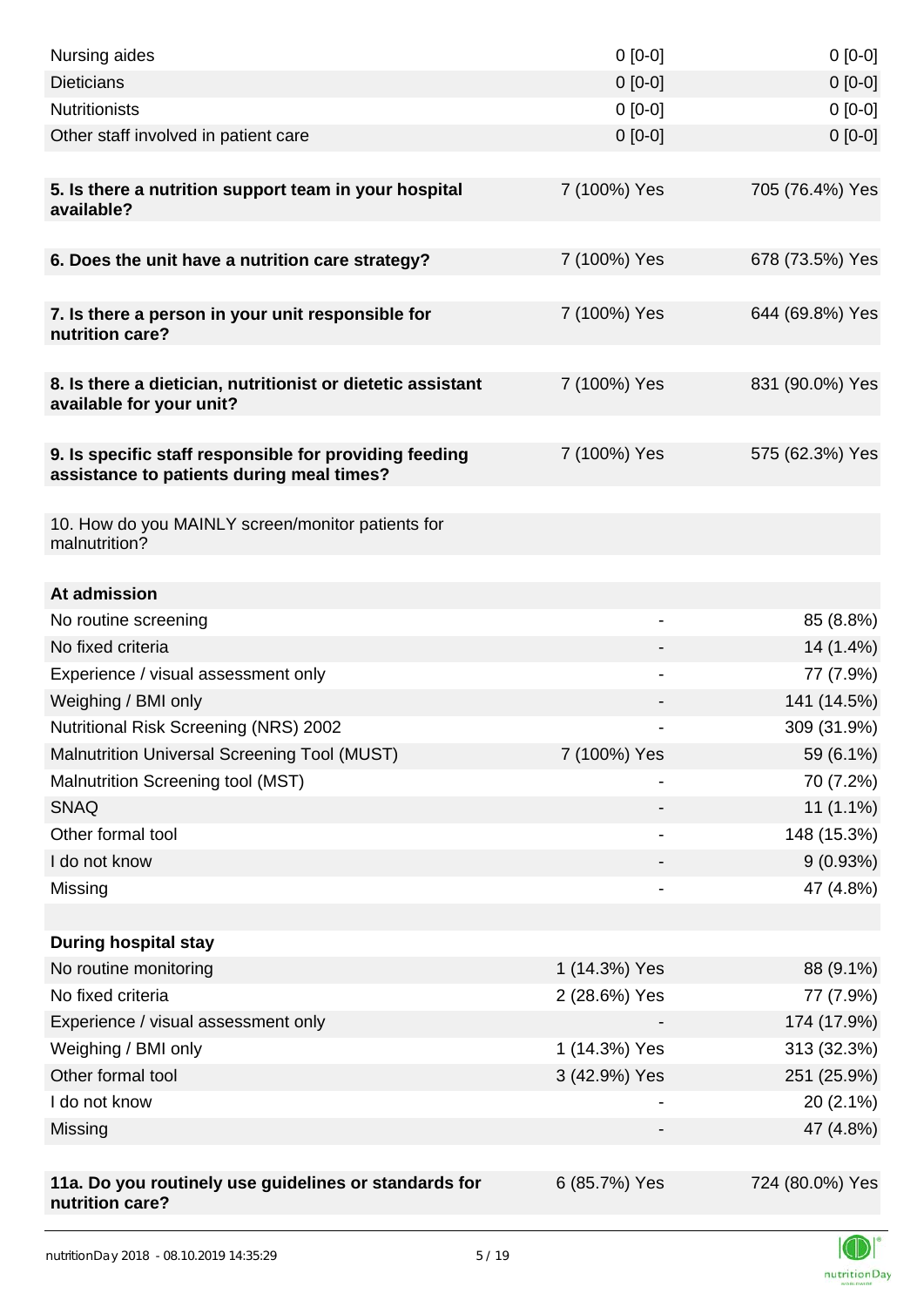| 11b. If yes, which one is mainly used?  |                          |             |
|-----------------------------------------|--------------------------|-------------|
| International guidelines                | 3 (50.0%) Yes            | 186 (25.7%) |
| National guidelines                     |                          | 105 (14.5%) |
| Standards on hospital level             | 3 (50.0%) Yes            | 249 (34.4%) |
| Standards on unit level                 |                          | 51 (7.0%)   |
| Individual patient nutrition care plans |                          | 116 (16.0%) |
| Other                                   | $\overline{\phantom{0}}$ | 7(0.97%)    |
| Missing                                 |                          | $10(1.4\%)$ |
|                                         |                          |             |

# **12. What is routinely done in your unit for given patient groups?**

| At risk                                                    |               |             |
|------------------------------------------------------------|---------------|-------------|
| Watchful waiting                                           | 5 (71.4%) Yes | 281 (29.0%) |
| Discuss nutrition care activities during ward rounds       | 4 (57.1%) Yes | 430 (44.3%) |
| Develop an individual nutrition care plan                  | 7 (100%) Yes  | 509 (52.5%) |
| Initiate treatment / nutrition intervention                | 7 (100%) Yes  | 582 (60.0%) |
| Consult a nutrition expert (dietician, nutritionist, etc.) | 7 (100%) Yes  | 592 (61.0%) |
| Consult a medical professional                             | 1 (14.3%) Yes | 383 (39.5%) |
| Calculate energy requirements                              | 4 (57.1%) Yes | 479 (49.4%) |
| Calculate protein requirements                             | 4 (57.1%) Yes | 466 (48.0%) |
|                                                            |               |             |
| <b>Malnourished</b>                                        |               |             |
| Watchful waiting                                           | 4 (57.1%) Yes | 196 (20.2%) |
| Discuss nutrition care activities during ward rounds       | 5 (71.4%) Yes | 462 (47.6%) |
| Develop an individual nutrition care plan                  | 5 (71.4%) Yes | 541 (55.8%) |
| Initiate treatment / nutrition intervention                | 5 (71.4%) Yes | 624 (64.3%) |
| Consult a nutrition expert (dietician, nutritionist, etc.) | 5 (71.4%) Yes | 581 (59.9%) |
| Consult a medical professional                             | 4 (57.1%) Yes | 411 (42.4%) |
| Calculate energy requirements                              | 5 (71.4%) Yes | 537 (55.4%) |
| Calculate protein requirements                             | 5 (71.4%) Yes | 522 (53.8%) |
|                                                            |               |             |
| <b>Every patient</b>                                       |               |             |
| Watchful waiting                                           | 2 (28.6%) Yes | 483 (49.8%) |
| Discuss nutrition care activities during ward rounds       | 1 (14.3%) Yes | 258 (26.6%) |
| Develop an individual nutrition care plan                  |               | 184 (19.0%) |
| Initiate treatment / nutrition intervention                |               | 135 (13.9%) |
| Consult a nutrition expert (dietician, nutritionist, etc.) | 1 (14.3%) Yes | 185 (19.1%) |
| Consult a medical professional                             | 2 (28.6%) Yes | 209 (21.5%) |
| Calculate energy requirements                              |               | 123 (12.7%) |
| Calculate protein requirements                             |               | 113 (11.6%) |
|                                                            |               |             |
| <b>Never</b>                                               |               |             |

Watchful waiting 76 (7.8%)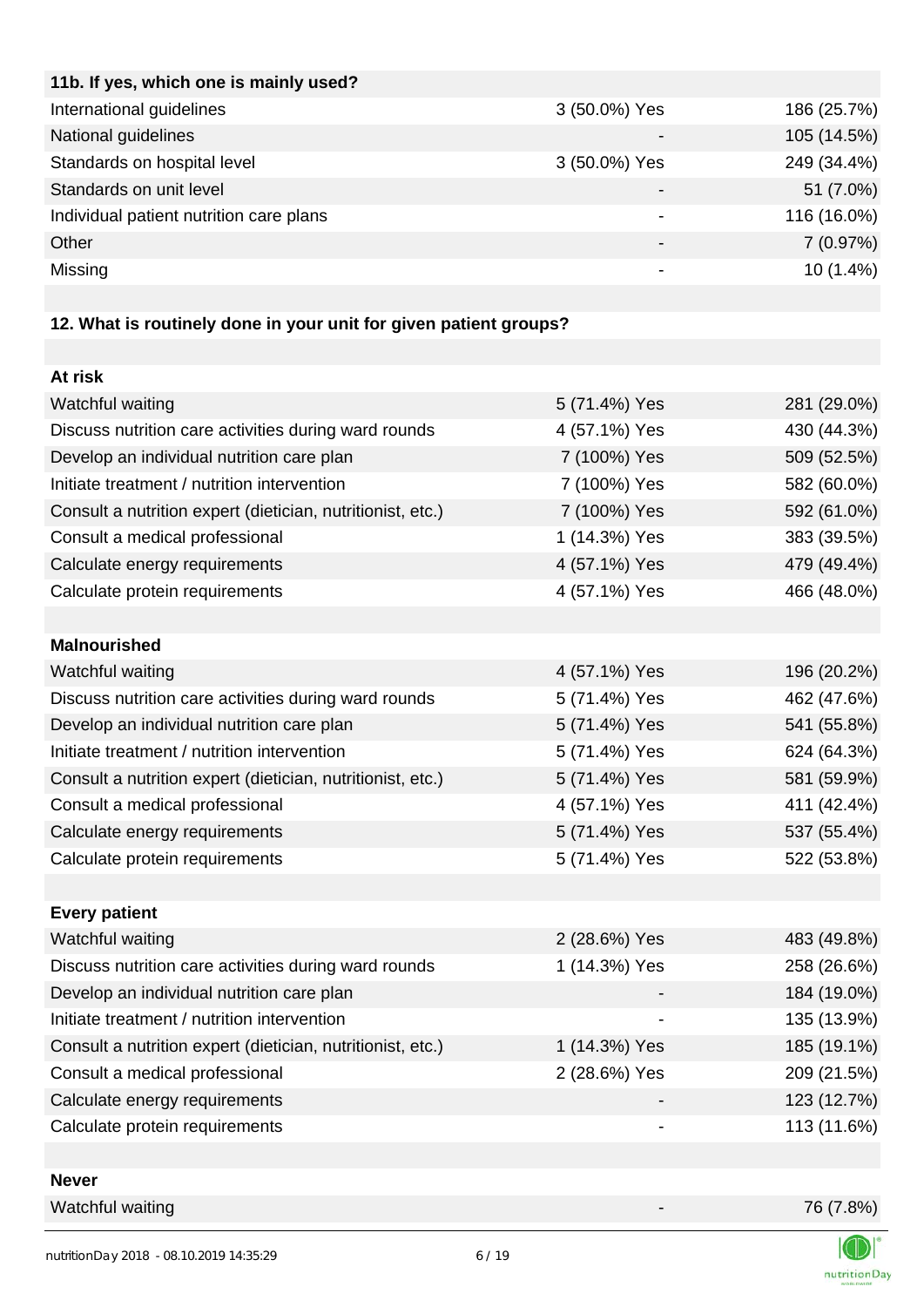| Discuss nutrition care activities during ward rounds            |                          | 62 (6.4%)   |
|-----------------------------------------------------------------|--------------------------|-------------|
| Develop an individual nutrition care plan                       |                          | 50 (5.2%)   |
| Initiate treatment / nutrition intervention                     | $\overline{\phantom{a}}$ | 13 (1.3%)   |
| Consult a nutrition expert (dietician, nutritionist, etc.)      |                          | 16 (1.6%)   |
| Consult a medical professional                                  | -                        | 106 (10.9%) |
| Calculate energy requirements                                   |                          | 103 (10.6%) |
| Calculate protein requirements                                  |                          | 124 (12.8%) |
|                                                                 |                          |             |
| I do not know                                                   |                          |             |
| Watchful waiting                                                |                          | 51 (5.3%)   |
| Discuss nutrition care activities during ward rounds            | $\overline{\phantom{0}}$ | 40 (4.1%)   |
| Develop an individual nutrition care plan                       |                          | 22 (2.3%)   |
| Initiate treatment / nutrition intervention                     |                          | 22 (2.3%)   |
| Consult a nutrition expert (dietician, nutritionist, etc.)      |                          | 18 (1.9%)   |
| Consult a medical professional                                  |                          | 51 (5.3%)   |
| Calculate energy requirements                                   |                          | 40 (4.1%)   |
| Calculate protein requirements                                  |                          | 42 (4.3%)   |
|                                                                 |                          |             |
| 13. When do you routinely weigh your patients?                  |                          |             |
| at admission                                                    | 5 (71.4%) Yes            | 625 (64.4%) |
| Within 24 hours                                                 | -                        | 142 (14.6%) |
| Within 48 hours                                                 |                          | 54 (5.6%)   |
| Within 72 hours                                                 | -                        | 27 (2.8%)   |
| Every week                                                      |                          | 393 (40.5%) |
| Occasionally                                                    |                          | 109 (11.2%) |
| When requested                                                  | 3 (42.9%) Yes            | 483 (49.8%) |
| At discharge                                                    |                          | 52 (5.4%)   |
| Never                                                           |                          | 13 (1.3%)   |
| I do not know                                                   |                          | $4(0.41\%)$ |
| No answer given                                                 | 2(8.3%)                  | 50 (5.2%)   |
|                                                                 |                          |             |
| 14. What do you do to support adequate food intake of patients? |                          |             |
| Offer additional meals or in between snacks                     | 1 (14.3%) Yes            | 730 (75.3%) |
| Offer meal choices                                              | 4 (57.1%) Yes            | 711 (73.3%) |
| Offer different portion sizes                                   | 1 (14.3%) Yes            | 635 (65.5%) |
| Consider food presentation                                      | 1 (14.3%) Yes            | 356 (36.7%) |
| Change food texture/consistency as needed                       | 7 (100%) Yes             | 797 (82.2%) |
| Consider patient problems with eating and drinking              | 6 (85.7%) Yes            | 793 (81.8%) |
| Ensure that mealtimes are undisturbed/protected                 | 1 (14.3%) Yes            | 218 (22.5%) |
| mealtime policy                                                 |                          |             |
| Promote positive eating environment                             | 1 (14.3%) Yes            | 281 (29.0%) |
| Consider cultural/religious preferences                         | 5 (71.4%) Yes            | 559 (57.6%) |
| Consider patient allergies / intolerances                       | 6 (85.7%) Yes            | 650 (67.0%) |
| Other                                                           | 2 (28.6%) Yes            | 74 (7.6%)   |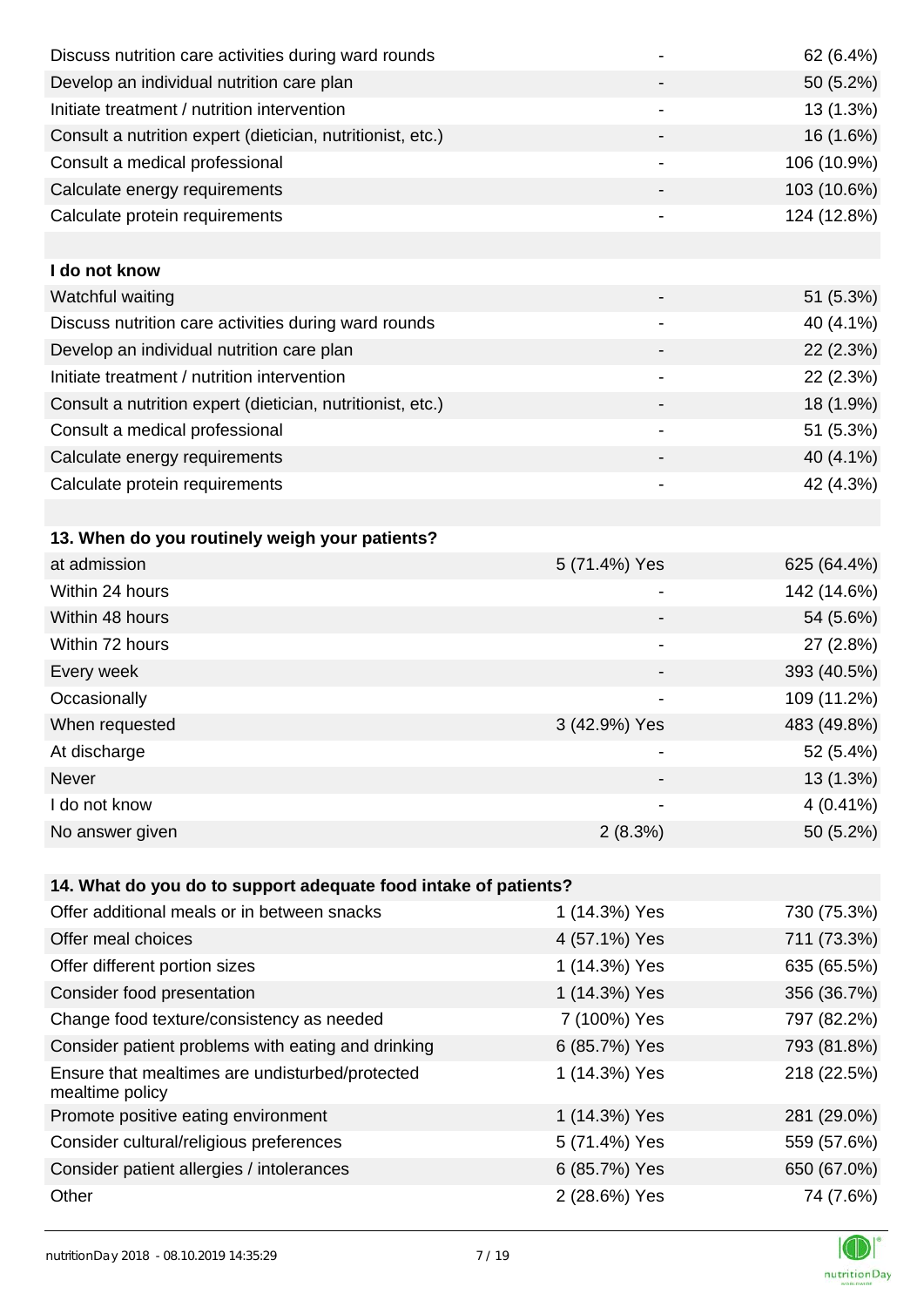| I do not know                                                                        | 1 (14.3%) Yes | 19 (2.0%)       |
|--------------------------------------------------------------------------------------|---------------|-----------------|
| No answer given                                                                      |               | 48 (4.9%)       |
|                                                                                      |               |                 |
| 15. Which nutrition-related standards or routine activities exist in your unit?      |               |                 |
| Nutrition training is available                                                      | 2 (28.6%) Yes | 558 (57.5%)     |
| Reporting of nutrition related information to hospital<br>managers                   | 5 (71.4%) Yes | 408 (42.1%)     |
| Quality indicators are recorded and reported to national<br>or regional level        | 3 (42.9%) Yes | 302 (31.1%)     |
| Quality indicators are used for internal benchmarking                                | 4 (57.1%) Yes | 358 (36.9%)     |
| Patient feedback about food and food service is collected<br>using a questionnaire   | 7 (100%) Yes  | 625 (64.4%)     |
| None                                                                                 | -             | 32 (3.3%)       |
| I do not know                                                                        |               | 38 (3.9%)       |
| No answer given                                                                      |               | 68 (7.0%)       |
|                                                                                      |               |                 |
| 16. At admission what is asked and documented?                                       |               |                 |
| Change in weight                                                                     | 6 (85.7%) Yes | 775 (79.9%)     |
| Eating habits/difficulties                                                           | 5 (71.4%) Yes | 746 (76.9%)     |
| Nutrition before admission                                                           | 4 (57.1%) Yes | 592 (61.0%)     |
| None                                                                                 |               | 15 (1.5%)       |
| I do not know                                                                        |               | $20(2.1\%)$     |
| No answer given                                                                      |               | 70 (7.2%)       |
|                                                                                      |               |                 |
|                                                                                      |               |                 |
| 17. On what forms is there a specific part about eating, nutrition or malnutrition?  |               |                 |
|                                                                                      |               |                 |
| a. Patient Record has a section for                                                  |               |                 |
| indicating if the patient is malnourished or at risk of<br>malnutrition              | 7 (100%) Yes  | 708 (73.0%)     |
| nutrition treatment                                                                  | 7 (100%) Yes  | 582 (60.0%)     |
| None                                                                                 |               | 54 (5.6%)       |
| I do not know                                                                        |               | 26 (2.7%)       |
|                                                                                      |               |                 |
| b. Discharge Letter                                                                  |               |                 |
| summarizes nutrition treatment received during stay                                  | 3 (42.9%) Yes | 407 (42.0%)     |
| makes future nutrition-related recommendations                                       | 4 (57.1%) Yes | 572 (59.0%)     |
| None                                                                                 | 2 (28.6%) Yes | 110 (11.3%)     |
| I do not know                                                                        |               | 69 (7.1%)       |
|                                                                                      |               |                 |
| 18. Do you provide brochures about malnutrition to<br>at risk/malnourished patients? |               | 356 (44.8%) Yes |
|                                                                                      |               |                 |
| 19. Who filled in this sheet?                                                        |               |                 |
| <b>Head staff</b>                                                                    | 3 (42.9%) Yes | 281 (29.0%)     |
| Dietician                                                                            | 7 (100%) Yes  | 517 (53.3%)     |
| <b>Nurse</b>                                                                         | 4 (57.1%) Yes | 279 (28.8%)     |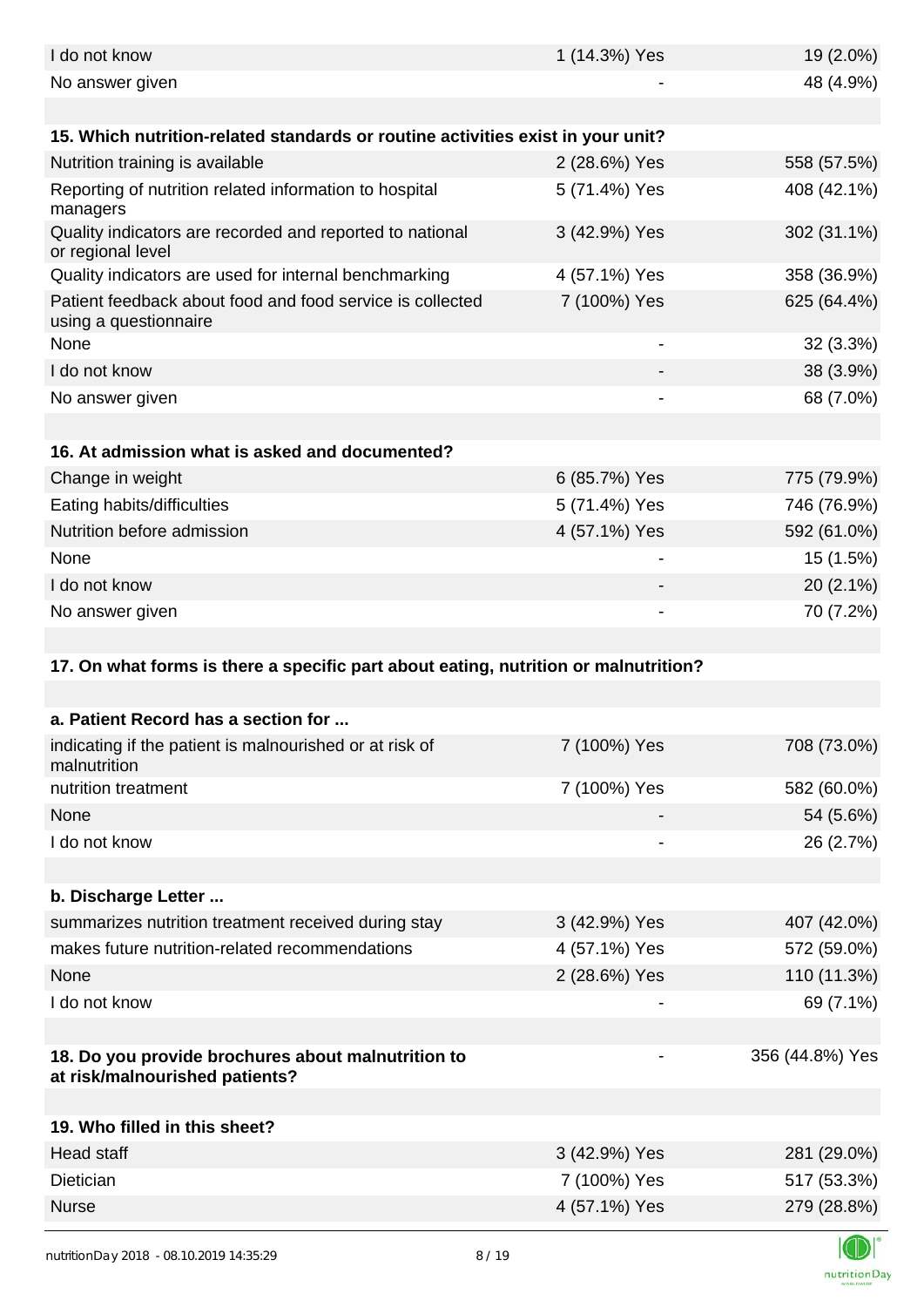| Physician            |                          | 128 (13.2%) |
|----------------------|--------------------------|-------------|
| Administrative staff |                          | $8(0.82\%)$ |
| Other                | ۰                        | 39 (4.0%)   |
| None                 | $\overline{\phantom{0}}$ |             |
| I do not know        | $\overline{\phantom{0}}$ | 7(0.72%)    |

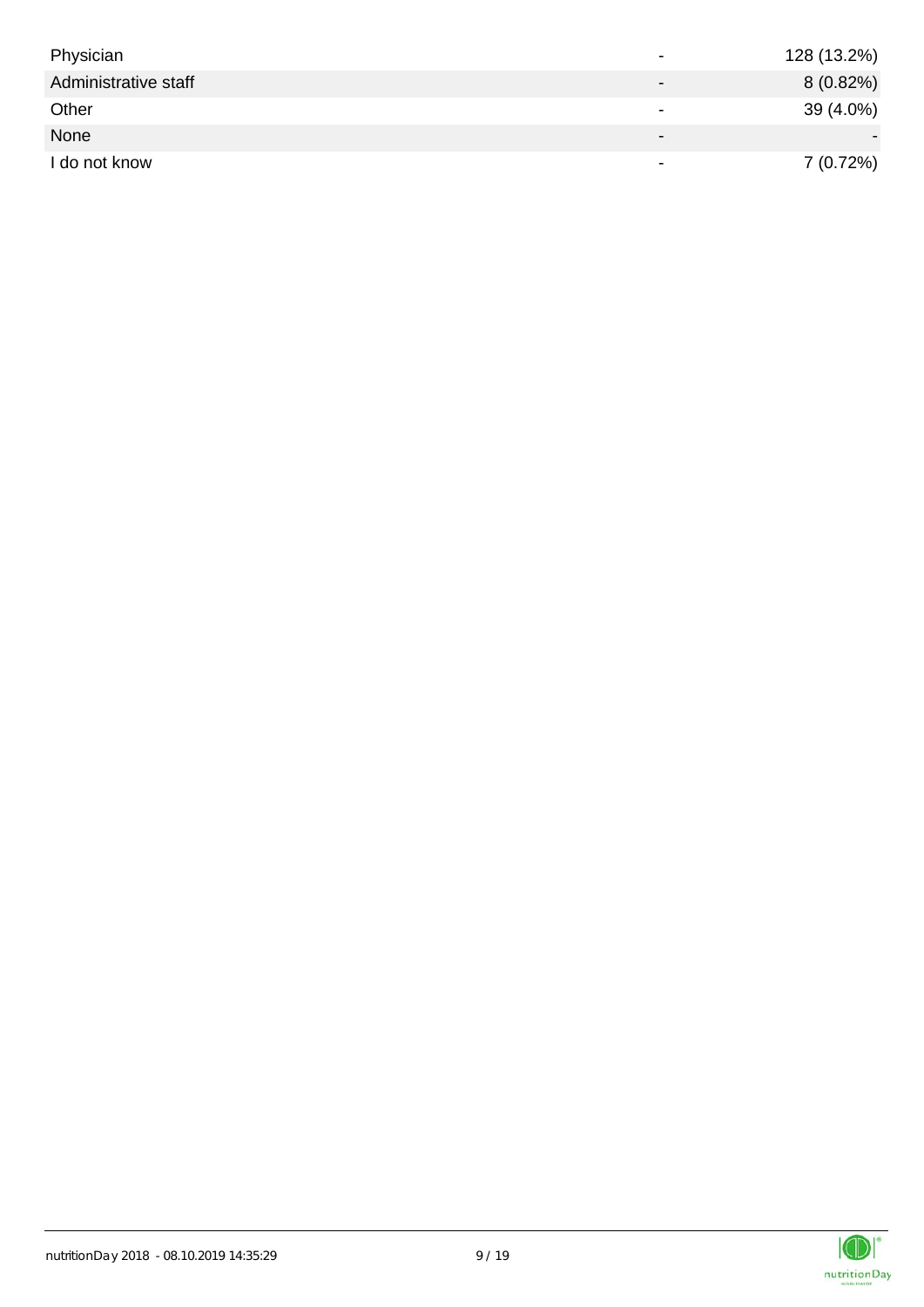|                                                                                         | <b>YOUR RESULTS</b> | <b>REFERENCE RESULTS</b> |
|-----------------------------------------------------------------------------------------|---------------------|--------------------------|
|                                                                                         |                     |                          |
| Total                                                                                   | 116                 | 17827                    |
| Age                                                                                     | 70 [61-79]          | 67 [53-78]               |
| Female                                                                                  | 62 (53.4%)          | 8951 (50.2%)             |
| Weight                                                                                  | 74.7±15.7           | $70.1 \pm 19.2$          |
| Height                                                                                  | $167 + 10$          | $165 + 10$               |
| <b>BMI</b>                                                                              | $26.8 + 4.6$        | $25.5 \pm 6.0$           |
|                                                                                         |                     |                          |
| 1. This hospital admission was                                                          |                     |                          |
| planned                                                                                 | 28 (24.1%)          | 6798 (38.1%)             |
| an emergency                                                                            | 80 (69.0%)          | 9562 (53.6%)             |
| I do not know                                                                           | $8(6.9\%)$          | 1467 (8.2%)              |
| No answer given                                                                         |                     |                          |
|                                                                                         |                     |                          |
| 2a. Diagnosis at admission                                                              |                     |                          |
| 0100 Infectious and parasitic diseases                                                  | 15 (12.9%)          | 1555 (8.7%)              |
| 0200 Neoplasms                                                                          | 24 (20.7%)          | 3133 (17.6%)             |
| 0300 Blood and bloodforming organs and the immune<br>mechanism                          | 6(5.2%)             | 1159 (6.5%)              |
| 0400 Endocrine, nutritional and metabolic diseases                                      | 15 (12.9%)          | 2190 (12.3%)             |
| 0500 Mental health                                                                      | 3(2.6%)             | 851 (4.8%)               |
| 0600 Nervous system                                                                     | 17 (14.7%)          | 1636 (9.2%)              |
| 0700 Eye and adnexa                                                                     |                     | 236 (1.3%)               |
| 0800 Ear and mastoid process                                                            |                     | 127 (0.71%)              |
| 0900 Circulatory system                                                                 | 14 (12.1%)          | 3801 (21.3%)             |
| 1000 Respiratory system                                                                 | 9(7.8%)             | 2810 (15.8%)             |
| 1100 Digestive system                                                                   | 9(7.8%)             | 4343 (24.4%)             |
| 1200 Skin and subcutaneous tissue                                                       | $4(3.4\%)$          | 786 (4.4%)               |
| 1300 Musculoskeletal system and connective tissue                                       | 18 (15.5%)          | 2703 (15.2%)             |
| 1400 Genitourinary system                                                               | 12 (10.3%)          | 1776 (10.0%)             |
| 1500 Pregnancy, childbirth and the puerperium                                           | 1(0.86%)            | 198 (1.1%)               |
| 1600 Conditions originating in the perinatal period                                     |                     | 25 (0.14%)               |
| 1700 Congenital/chromosomal abnormalities                                               |                     | 31 (0.17%)               |
| 1800 Symptoms, signs, abnormal clinical/lab findings                                    | 4(3.4%)             | 816 (4.6%)               |
| 1900 Injury, poisoning                                                                  | 1(0.86%)            | 512 (2.9%)               |
| 2000 External causes of morbidity and mortality (e.g.<br>transport accidents, assaults) |                     | 379 (2.1%)               |
| 2100 Factors influencing health status and contact with<br>health services              | 4(3.4%)             | 619 (3.5%)               |
| No answer given                                                                         |                     |                          |

#### **3. Which conditions/comorbidities does this patient have?**

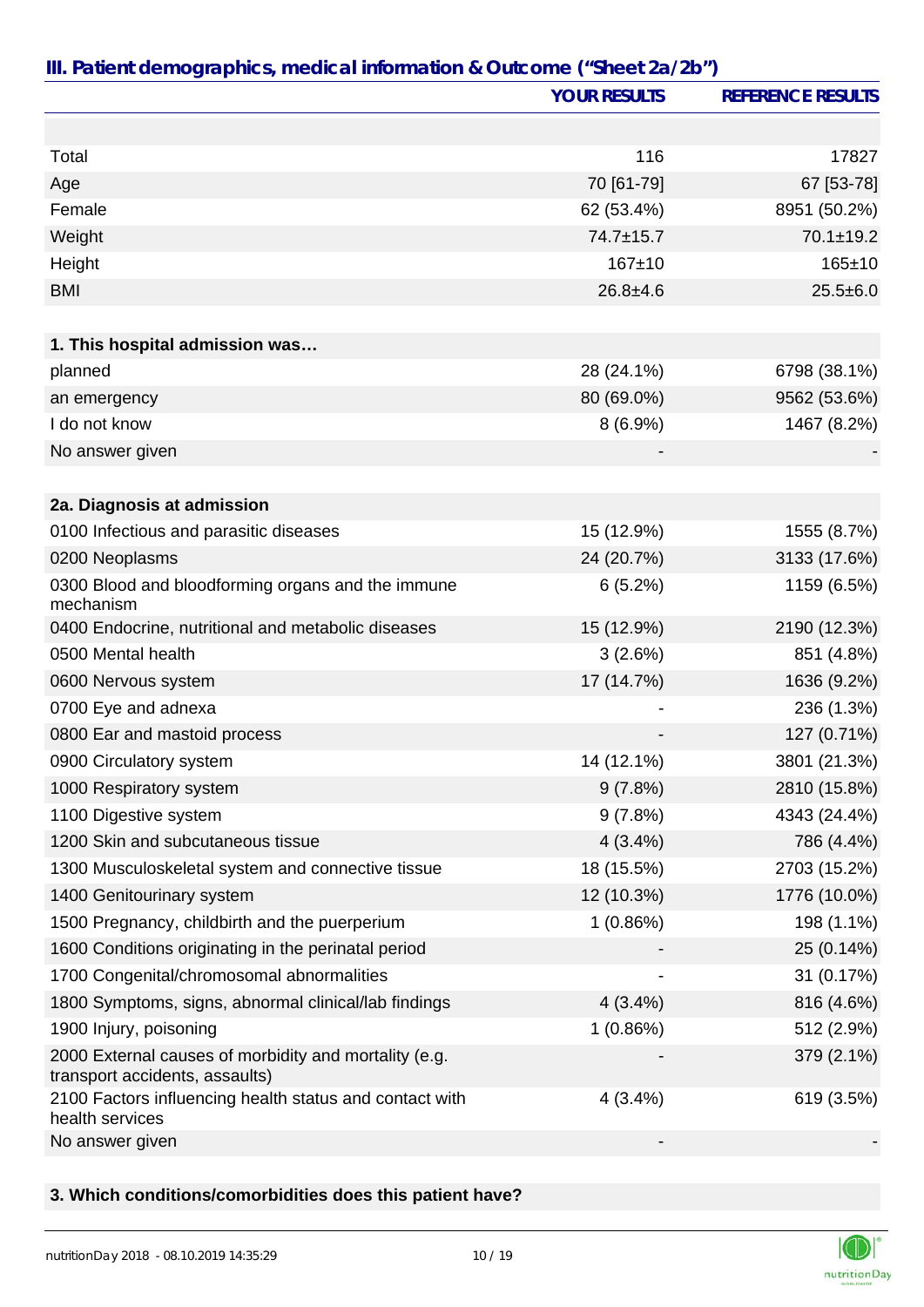| Cardiac insufficiency                                         | 24 (22.0%)  | 3518 (22.5%)  |
|---------------------------------------------------------------|-------------|---------------|
| Myocardial infarction                                         | 5(4.7%)     | 823 (5.4%)    |
| Chronic lung disease                                          | 15 (14.3%)  | 2299 (14.8%)  |
| Cerebral vascular disease                                     | 15 (14.0%)  | 1523 (9.9%)   |
| Peripheral vascular disease                                   | 38 (33.9%)  | 1931 (12.6%)  |
| Chronic liver disease                                         | 6(5.7%)     | 992 (6.5%)    |
| Chronic kidney disease                                        | 24 (22.9%)  | 1734 (11.3%)  |
| <b>Diabetes</b>                                               | 42 (38.5%)  | 3888 (24.9%)  |
| Cancer                                                        | 34 (31.2%)  | 3763 (24.2%)  |
| Infection                                                     | 18 (16.8%)  | 2245 (14.5%)  |
| Dementia                                                      | 1(0.96%)    | 798 (5.2%)    |
| Major depressive disorder                                     | 3(2.8%)     | 853 (5.6%)    |
| Other chronic mental disorder                                 | 3(2.8%)     | 815 (5.4%)    |
| Other chronic disease                                         | 46 (43.4%)  | 4031 (25.9%)  |
| None                                                          | 12 (10.3%)  | 3008 (16.9%)  |
|                                                               |             |               |
| 4a. Previous operation during this hospital stay              |             |               |
| Yes, planned                                                  | 16 (13.8%)  | 3584 (20.1%)  |
| Yes, acute                                                    | 8(6.9%)     | 1077 (6.0%)   |
| <b>No</b>                                                     | 84 (72.4%)  | 12545 (70.4%) |
| I do not know                                                 | 1(0.86%)    | 230 (1.3%)    |
| Missing                                                       | $7(6.0\%)$  | 391 (2.2%)    |
|                                                               |             |               |
| Days since operation                                          | $6[3-11]$   | $3[1-11]$     |
|                                                               |             |               |
| 4b. Planned operation during this hospital stay               |             |               |
| Yes, today or tomorrow                                        | 4(3.4%)     | 1266 (7.1%)   |
| Yes, later                                                    | 4(3.4%)     | 953 (5.3%)    |
| No                                                            | 102 (87.9%) | 13798 (77.4%) |
| I do not know                                                 | 2(1.7%)     | 833 (4.7%)    |
| Missing                                                       | $4(3.4\%)$  | 977 (5.5%)    |
|                                                               |             |               |
| 5. Previous ICU admission during this hospital stay?<br>(Yes) | 1(0.86%)    | 1781 (10.0%)  |
|                                                               |             |               |
| 6. Is this patient terminally ill?                            | 2(1.7%)     | 1122 (6.3%)   |
|                                                               |             |               |
| 7. Fluid status                                               |             |               |
| Normal                                                        | 80 (69.0%)  | 13668 (76.7%) |
| Overloaded                                                    | 16 (13.8%)  | 1008 (5.7%)   |
| Dehydrated                                                    | 9(7.8%)     | 878 (4.9%)    |
| I do not know                                                 | 11 (9.5%)   | 2273 (12.8%)  |
| Missing                                                       |             |               |

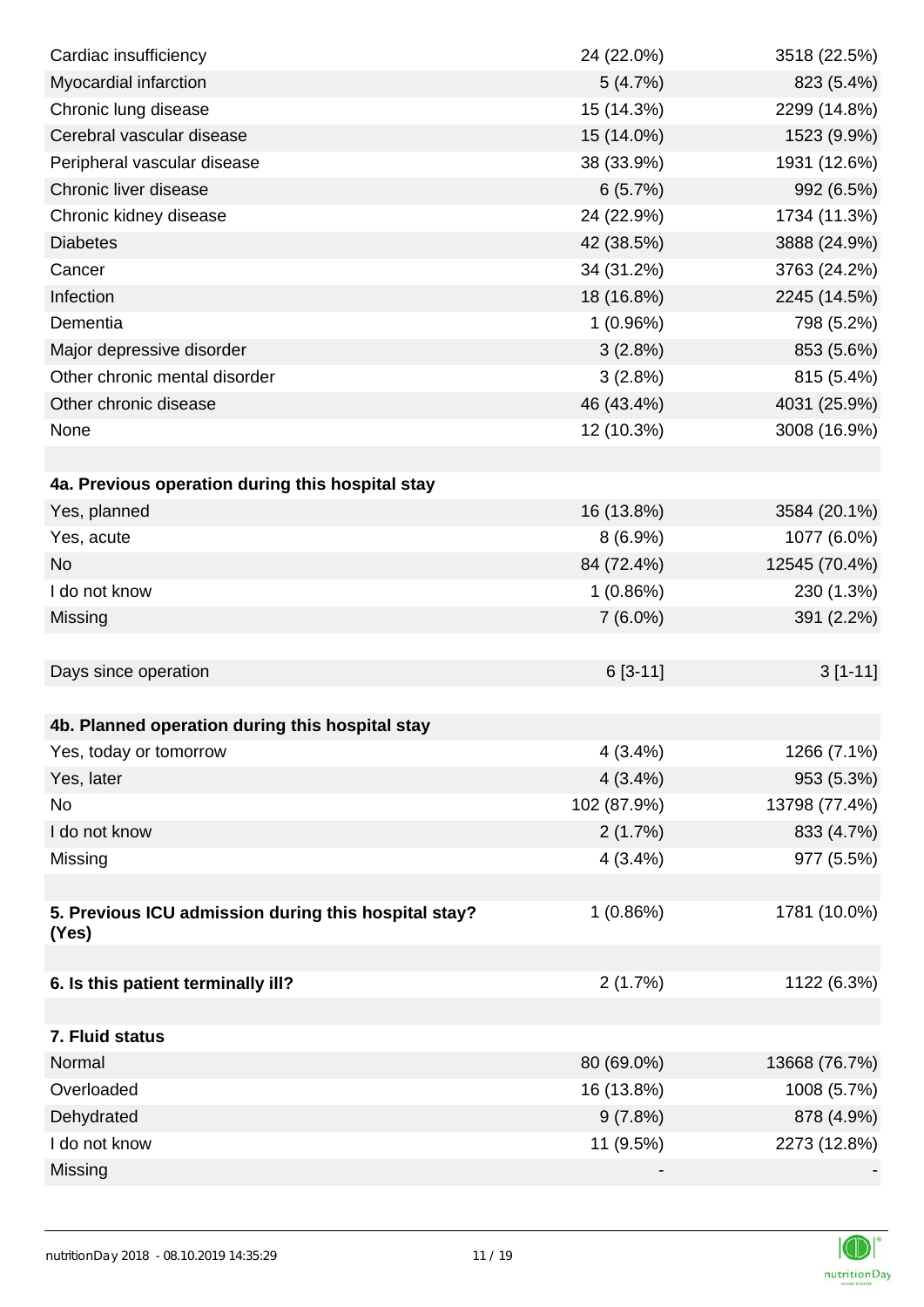| 8. Number of different medications planned                                               |             |               |
|------------------------------------------------------------------------------------------|-------------|---------------|
| Oral                                                                                     | $4 [3-7]$   | $5[2-8]$      |
| Other                                                                                    | $3[1-6]$    | $2[1-4]$      |
|                                                                                          |             |               |
| 9. Was this patient identified as malnourished or at risk of malnutrition?               |             |               |
| Malnourished                                                                             | 6(5.2%)     | 2050 (11.5%)  |
| At risk                                                                                  | 21 (18.1%)  | 3162 (17.7%)  |
| <b>No</b>                                                                                | 76 (65.5%)  | 11117 (62.4%) |
| I do not know                                                                            | 13 (11.2%)  | 1498 (8.4%)   |
| Missing                                                                                  |             |               |
|                                                                                          |             |               |
| 10. IV Fluids                                                                            |             |               |
| Electrolyte solution (NaCl, Ringers lactate, etc)                                        | 23 (19.8%)  | 6470 (36.3%)  |
| 5% Glucose solution                                                                      | 3(2.6%)     | 1853 (10.4%)  |
|                                                                                          |             |               |
| 11. Number of ONS drinks planned                                                         | $0[0-0]$    | $0[0-0]$      |
|                                                                                          |             |               |
| 12. Nutrition intake                                                                     |             |               |
| Regular hospital food                                                                    | 110 (94.8%) | 10454 (58.6%) |
| Fortified/enriched hospital food                                                         | 14 (12.1%)  | 1962 (11.0%)  |
| Protein/energy supplement (e.g. ONS drinks)                                              | $7(6.0\%)$  | 2469 (13.8%)  |
| <b>Enteral nutrition</b>                                                                 |             | 882 (4.9%)    |
| Parenteral nutrition                                                                     | 1(0.86%)    | 929 (5.2%)    |
| Special diet                                                                             | 26 (22.4%)  | 5732 (32.2%)  |
| None                                                                                     | 3(2.6%)     | 895 (5.0%)    |
|                                                                                          |             |               |
| 13a. All lines and Tubes                                                                 |             |               |
| <b>Central Venous</b>                                                                    | 16 (13.8%)  | 1535 (8.6%)   |
| Peripheral venous access                                                                 | 72 (62.1%)  | 8238 (46.2%)  |
| Nasogastric                                                                              | 1(0.86%)    | 462 (2.6%)    |
| Nasojejunal                                                                              |             | 79 (0.44%)    |
| Nasoduadenal                                                                             |             | 67 (0.38%)    |
| Enterostoma                                                                              |             | 82 (0.46%)    |
| Percutaneous endoscopy/surgical gastrostomy                                              |             | 137 (0.77%)   |
| Percutaneous endoscopy/surgical jejunostomy                                              | 1(0.86%)    | 63 (0.35%)    |
| None                                                                                     | 32 (27.6%)  | 8032 (45.1%)  |
|                                                                                          |             |               |
| 13b. Were there complications with nutrition related lines<br>and tubes since admission? |             |               |
| Yes, previously                                                                          |             | 247 (1.4%)    |
| Yes, ongoing                                                                             |             | 173 (0.97%)   |
| <b>No</b>                                                                                | 101 (87.1%) | 14548 (81.6%) |
| I do not know                                                                            | 6(5.2%)     | 1646 (9.2%)   |
| Missing                                                                                  | 9(7.8%)     | 1213 (6.8%)   |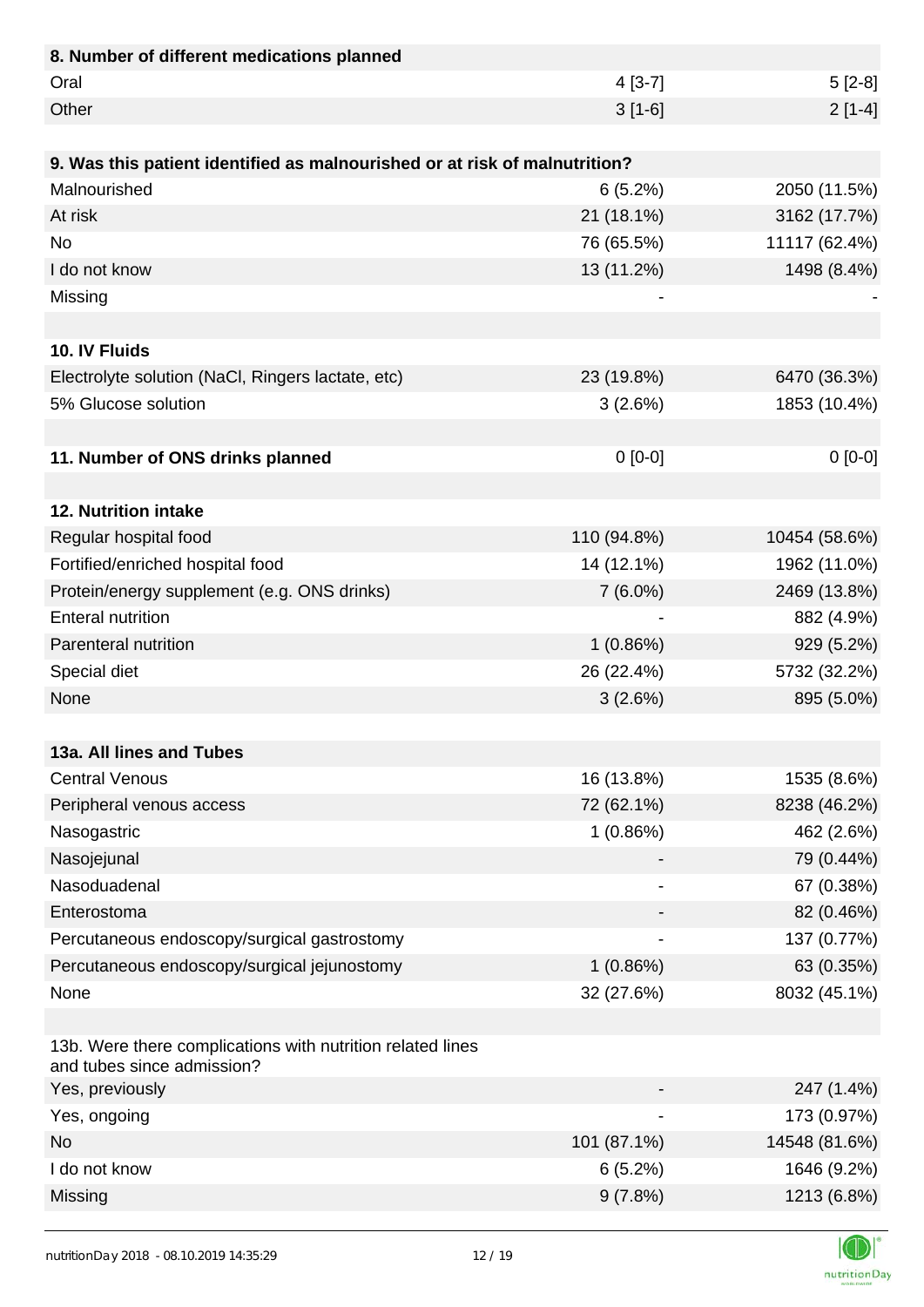| 14. Please indicate if any of the following was done for this patient since admission |            |              |
|---------------------------------------------------------------------------------------|------------|--------------|
| Energy requirements were determined                                                   | 21 (18.1%) | 6273 (35.2%) |
| Protein requirements were determined                                                  | 19 (16.4%) | 5516 (30.9%) |
| Food/Nutrition intake was recorded in the patient record                              | 32 (27.6%) | 7653 (42.9%) |
| Nutrition treatment plan was developed                                                | 22 (19.0%) | 6036 (33.9%) |
| Nutrition expert was consulted                                                        | 15 (12.9%) | 6237 (35.0%) |
| Malnutrition status is recorded in the patient record                                 | $7(6.0\%)$ | 5297 (29.7%) |
| None                                                                                  |            |              |
|                                                                                       |            |              |
| 15a. Energy goal                                                                      |            |              |
| $< 500$ kcal                                                                          | 2(1.7%)    | 749 (4.2%)   |
| 500-999 kcal                                                                          |            | 194 (1.1%)   |
| 1000-1499 kcal                                                                        |            | 1695 (9.5%)  |
| 1500-1999 kcal                                                                        | 27 (23.3%) | 5578 (31.3%) |
| >=2000 kcal                                                                           | $4(3.4\%)$ | 1992 (11.2%) |
| Not determined                                                                        | 43 (37.1%) | 6066 (34.0%) |
| I do not know                                                                         | 40 (34.5%) | 1515 (8.5%)  |
| Missing                                                                               |            | 38 (0.21%)   |
|                                                                                       |            |              |
| 15b. Energy intake                                                                    |            |              |
| $< 500$ kcal                                                                          | 1(0.86%)   | 1264 (7.1%)  |
| 500-999 kcal                                                                          | 1(0.86%)   | 900 (5.0%)   |
| 1000-1499 kcal                                                                        |            | 2387 (13.4%) |
| 1500-1999 kcal                                                                        | 3(2.6%)    | 3954 (22.2%) |
| >=2000 kcal                                                                           |            | 1047 (5.9%)  |
| Not determined                                                                        | 46 (39.7%) | 6021 (33.8%) |
| I do not know                                                                         | 65 (56.0%) | 2199 (12.3%) |
| Missing                                                                               |            | 55 (0.31%)   |
|                                                                                       |            |              |
| 16. Since admission, this patient's health status has                                 |            |              |
| Improved                                                                              | 42 (36.2%) | 8831 (49.5%) |
| Deteriorated                                                                          | 3(2.6%)    | 1039 (5.8%)  |
| Remained the same                                                                     | 48 (41.4%) | 4935 (27.7%) |
| This patient has just been admitted                                                   | 2(1.7%)    | 1248 (7.0%)  |
| I do not know                                                                         | 21 (18.1%) | 1774 (10.0%) |
| Missing                                                                               |            |              |
|                                                                                       |            |              |
| Length of hospital stay (days)                                                        | $7[4-12]$  | 12 [6-24]    |
|                                                                                       |            |              |
| <b>Outcome Code</b>                                                                   |            |              |
| 1= Still in the hospital                                                              | 1(0.86%)   | 1702 (9.5%)  |
| 2= Transferred to another hospital                                                    | 1(0.86%)   | 419 (2.4%)   |
| 3= Transferred to long term care                                                      | 3(2.6%)    | 780 (4.4%)   |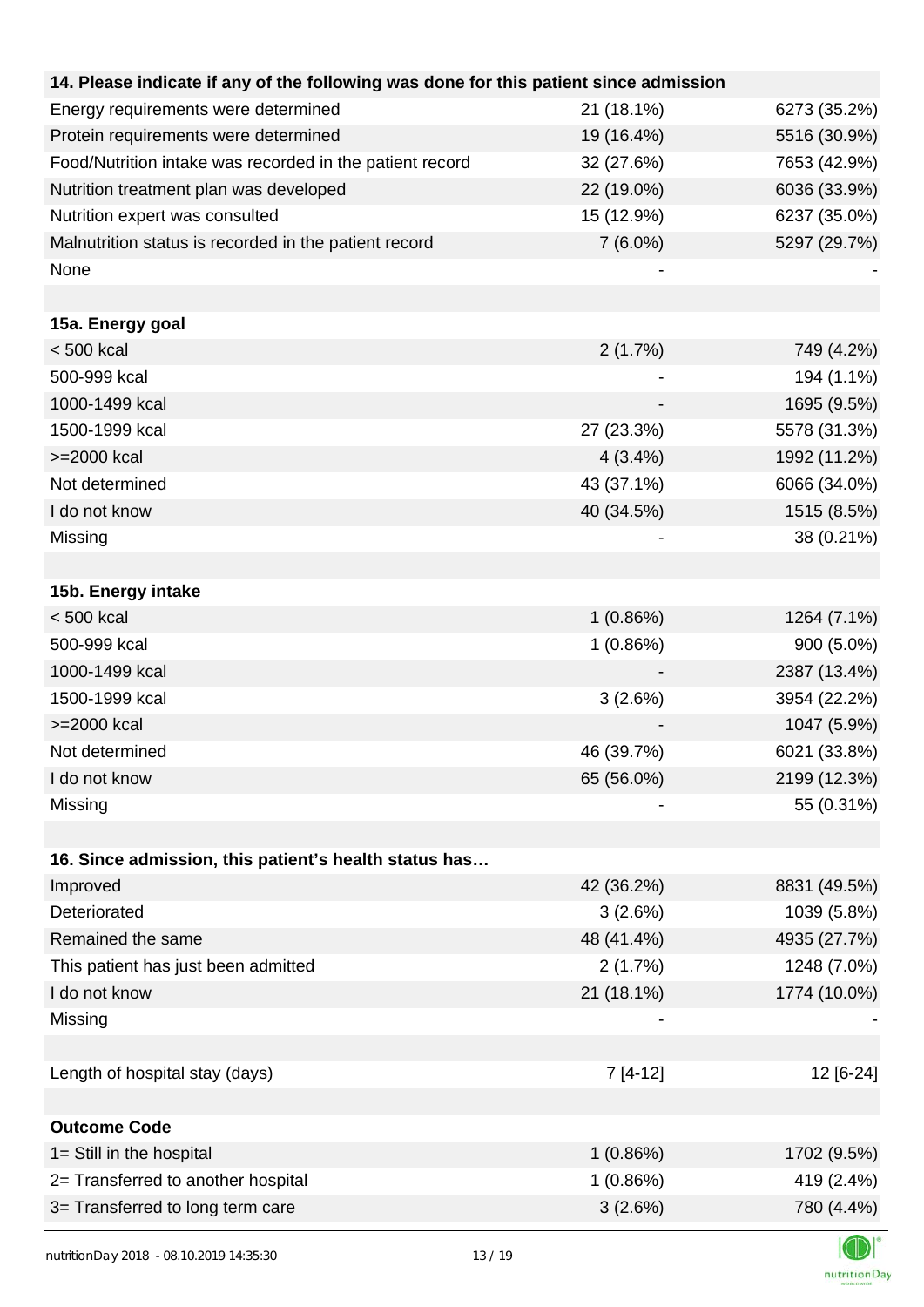| 4= Rehabilitation                    | $8(6.9\%)$ | 785 (4.4%)    |
|--------------------------------------|------------|---------------|
| 5= Discharged home                   | 98 (84.5%) | 13163 (73.8%) |
| $6 = Death$                          | $4(3.4\%)$ | 535 (3.0%)    |
| $7 =$ Others                         | 1(0.86%)   | 310 (1.7%)    |
| Missing                              |            | 133 (0.75%)   |
|                                      |            |               |
| Readmitted since ND                  |            |               |
| $1 = No$                             | 71 (62.3%) | 11846 (75.5%) |
| 2= Yes, same hospital planned        | 18 (15.8%) | 1043 (6.7%)   |
| 3= Yes, same hospital unplanned      | $9(7.9\%)$ | 889 (5.7%)    |
| 4= Yes, different hospital planned   | 1(0.88%)   | 68 (0.43%)    |
| 5= Yes, different hospital unplanned | 1(0.88%)   | 68 (0.43%)    |
| 6= Unknown                           | $9(7.9\%)$ | 646 (4.1%)    |
| Missing                              | 4(3.5%)    | 1059 (6.8%)   |

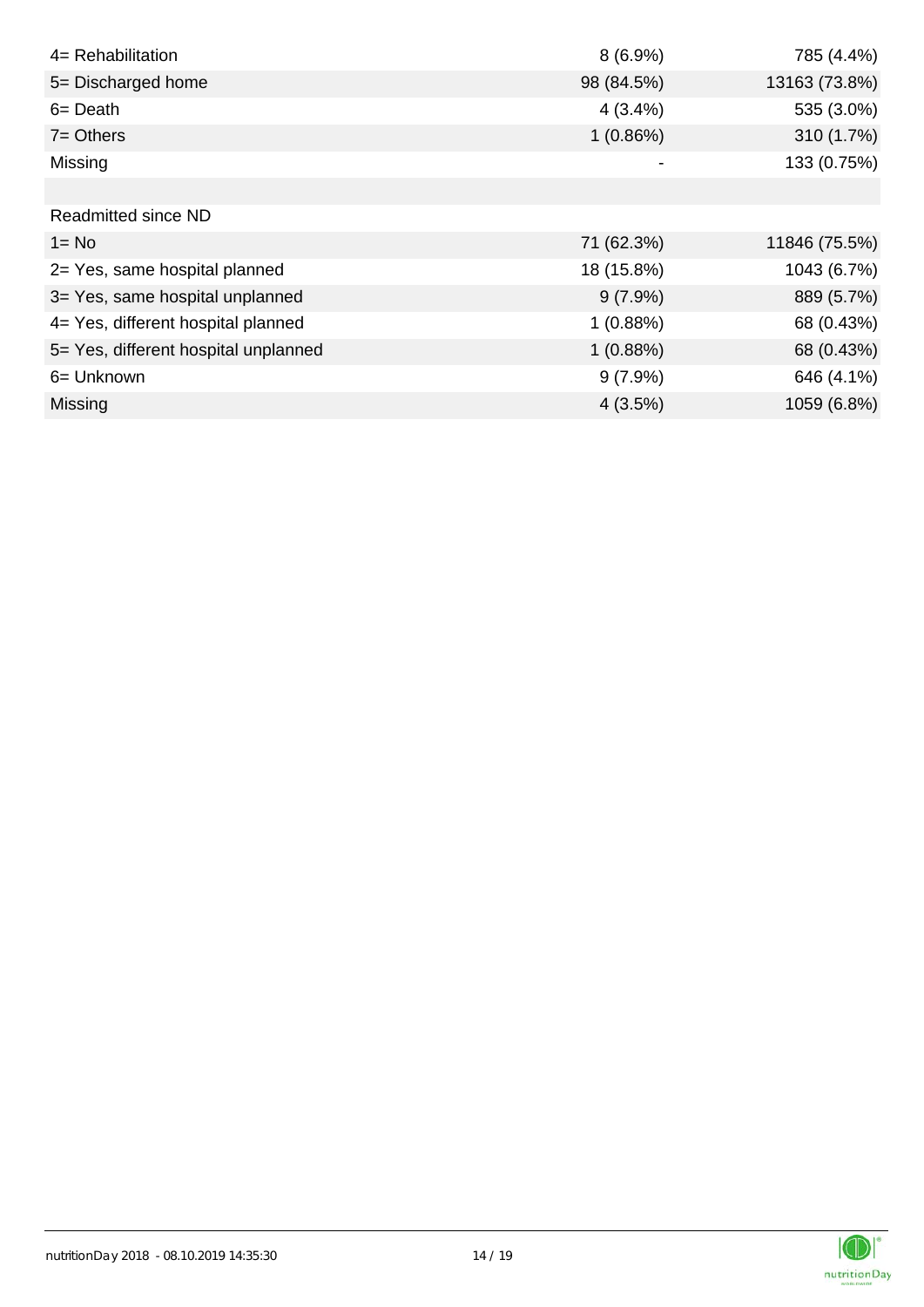| IV. Patient's perspective: Medical history, nutrition status & intake today ("Sheet 3a/3b") |                     |                          |
|---------------------------------------------------------------------------------------------|---------------------|--------------------------|
|                                                                                             | <b>YOUR RESULTS</b> | <b>REFERENCE RESULTS</b> |
|                                                                                             |                     |                          |
| 1. What are your typical dietary habits?                                                    |                     |                          |
| No special dietary habits                                                                   | 83 (71.6%)          | 12235 (71.0%)            |
| I am vegetarian                                                                             | 3(2.6%)             | 370 (2.1%)               |
| I adhee to a vegan diet                                                                     |                     | 132 (0.77%)              |
| I eat gluten-free diet                                                                      |                     | 156 (0.91%)              |
| I avoid added sugars                                                                        | 22 (19.0%)          | 2604 (15.1%)             |
| I avoid carbohydrates                                                                       | 5(4.3%)             | 1038 (6.0%)              |
| I eat a low fat-diet                                                                        | 5(4.3%)             | 1930 (11.2%)             |
| I am lactose intolerant                                                                     | 2(1.7%)             | 572 (3.3%)               |
| Other special diet due to intolerances/allergies                                            | 2(1.7%)             | 323 (1.9%)               |
| Other                                                                                       | 4(3.4%)             | 1219 (7.1%)              |
| No answer given                                                                             | 1(0.86%)            | 337 (2.0%)               |
| 2. Where did you live before your current hospital admission?                               |                     |                          |
| At home                                                                                     | 104 (89.7%)         | 15276 (88.7%)            |
|                                                                                             |                     |                          |
| In a nursing home or other live-in facility                                                 | 5(4.3%)             | 609 (3.5%)               |
| I was transferred from another hospital                                                     | 1(0.86%)            | 883 (5.1%)               |
| Other                                                                                       | 4(3.4%)             | 268 (1.6%)               |
| Missing                                                                                     | 2(1.7%)             | 185 (1.1%)               |
| 3. In general, are you able to walk?                                                        |                     |                          |
| Yes                                                                                         | 79 (68.1%)          | 11104 (64.5%)            |
| Yes, with someone's help                                                                    | 4(3.4%)             | 1762 (10.2%)             |
| Yes, independently using a cane, walker, or crutches                                        | 16 (13.8%)          | 2412 (14.0%)             |
| No, I have a wheelchair                                                                     | 11 (9.5%)           | 712 (4.1%)               |
| No, I am bedridden                                                                          | 3(2.6%)             | 988 (5.7%)               |
| Missing                                                                                     | 3(2.6%)             | 243 (1.4%)               |
|                                                                                             |                     |                          |
| 4. In general, how would you say your health is?                                            |                     |                          |
| Very good                                                                                   | 13 (11.2%)          | 1252 (7.3%)              |
| Good                                                                                        | 32 (27.6%)          | 6191 (36.0%)             |
| Fair                                                                                        | 36 (31.0%)          | 6489 (37.7%)             |
| Poor                                                                                        | 23 (19.8%)          | 2490 (14.5%)             |
| Very poor                                                                                   | 11 (9.5%)           | 558 (3.2%)               |
| Missing                                                                                     | 1(0.86%)            | 241 (1.4%)               |
|                                                                                             |                     |                          |
| 5. Over the last 12 months prior to your current hospital admission approximately           |                     |                          |
| how many times have you seen a doctor?                                                      | $5[3-10]$           | $5[2-10]$                |
| how many times have you been admitted to the<br>hospital (Emergency room, any ward)?        | $3[1-4]$            | $1[0-2]$                 |

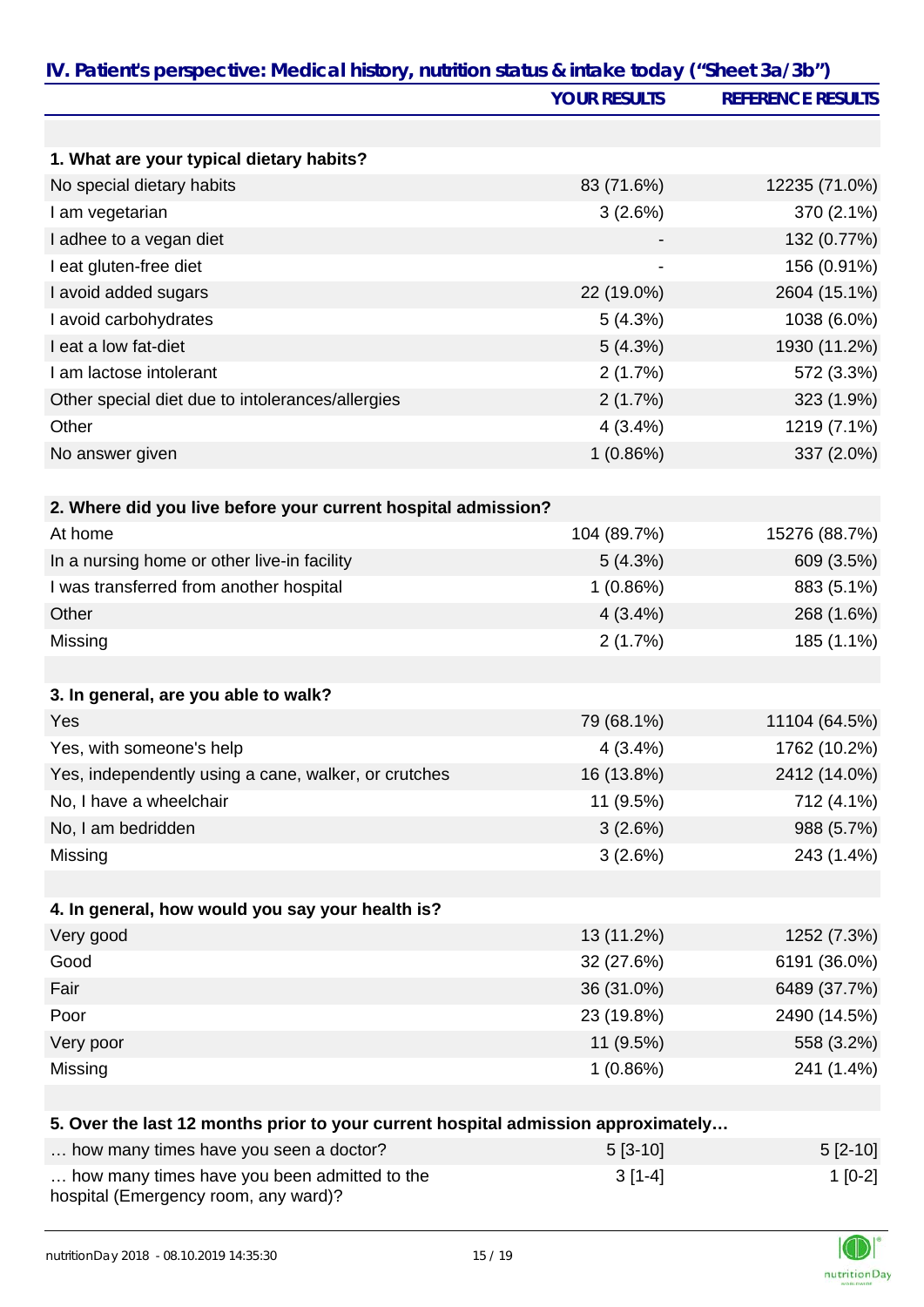| how many nights in total have you spent in hospital? | $7 [2 - 21]$ | $5[0-15]$ |
|------------------------------------------------------|--------------|-----------|
|------------------------------------------------------|--------------|-----------|

| 6. How many different medications do you take routinely each day (prior to hospitalisation)? |            |              |
|----------------------------------------------------------------------------------------------|------------|--------------|
| $1 - 2$                                                                                      | 12 (10.3%) | 3323 (19.3%) |
| $3 - 5$                                                                                      | 29 (25.0%) | 4698 (27.3%) |
| More than 5                                                                                  | 58 (50.0%) | 5507 (32.0%) |
| None                                                                                         | 13 (11.2%) | 2633 (15.3%) |
| I do not know                                                                                | 4(3.4%)    | 778 (4.5%)   |
| Missing                                                                                      |            | 282 (1.6%)   |
|                                                                                              |            |              |
| 7. Do you have health insurance?                                                             |            |              |
| Yes, private insurance only                                                                  | 10 (8.6%)  | 2738 (15.9%) |
| Yes, public insurance only                                                                   | 72 (62.1%) | 8466 (49.2%) |
| Yes, both                                                                                    | 28 (24.1%) | 2117 (12.3%) |
| None                                                                                         | 3(2.6%)    | 2268 (13.2%) |
| I prefer not to answer                                                                       | 1(0.86%)   | 1018 (5.9%)  |
| Missing                                                                                      | 2(1.7%)    | 614 (3.6%)   |
|                                                                                              |            |              |
| 8. What was your weight 5 years ago?                                                         | 78 [70-87] | 72 [60-85]   |
| I do not know                                                                                | 25 (21.6%) | 4280 (24.9%) |
|                                                                                              |            |              |
| 9a. Have you lost weight within the last 3 months?                                           |            |              |
| Yes, intentionally                                                                           | 9(7.8%)    | 1639 (9.5%)  |
| Yes, unintentionally                                                                         | 50 (43.1%) | 6488 (37.7%) |
| No, my weight stayed the same                                                                | 38 (32.8%) | 5108 (29.7%) |
| No, I gained weight                                                                          | 11 (9.5%)  | 1894 (11.0%) |
| I do not know                                                                                | $4(3.4\%)$ | 1680 (9.8%)  |
| Missing                                                                                      | 4(3.4%)    | 412 (2.4%)   |
|                                                                                              |            |              |
| 9b. If yes, how many kg did you lose?                                                        | $5[4-10]$  | $6[4-10]$    |
| I do not know                                                                                | 8 (13.6%)  | 1267 (15.6%) |
|                                                                                              |            |              |
| 10. Did you know about your hospitalisation two days                                         | 25 (22.9%) | 6721 (41.1%) |
| before admission? (Yes)                                                                      |            |              |
|                                                                                              |            |              |
| 11. Please indicate if you                                                                   |            |              |
| were weighed at admission                                                                    | 31 (27.0%) | 9728 (57.2%) |
| were informed about your nutrition status                                                    | 21 (19.1%) | 5774 (34.3%) |
| were informed about nutrition care options                                                   | 23 (20.9%) | 5459 (32.5%) |
| received special nutrition care                                                              | 23 (20.9%) | 5054 (30.1%) |
|                                                                                              |            |              |
| 12. How well have you eaten in the week before you were admitted to the hospital?            |            |              |

| More than normal | 5(4.3%)    | 762 (4.5%)    |
|------------------|------------|---------------|
| Normal           | 72 (62.6%) | 10449 (61.1%) |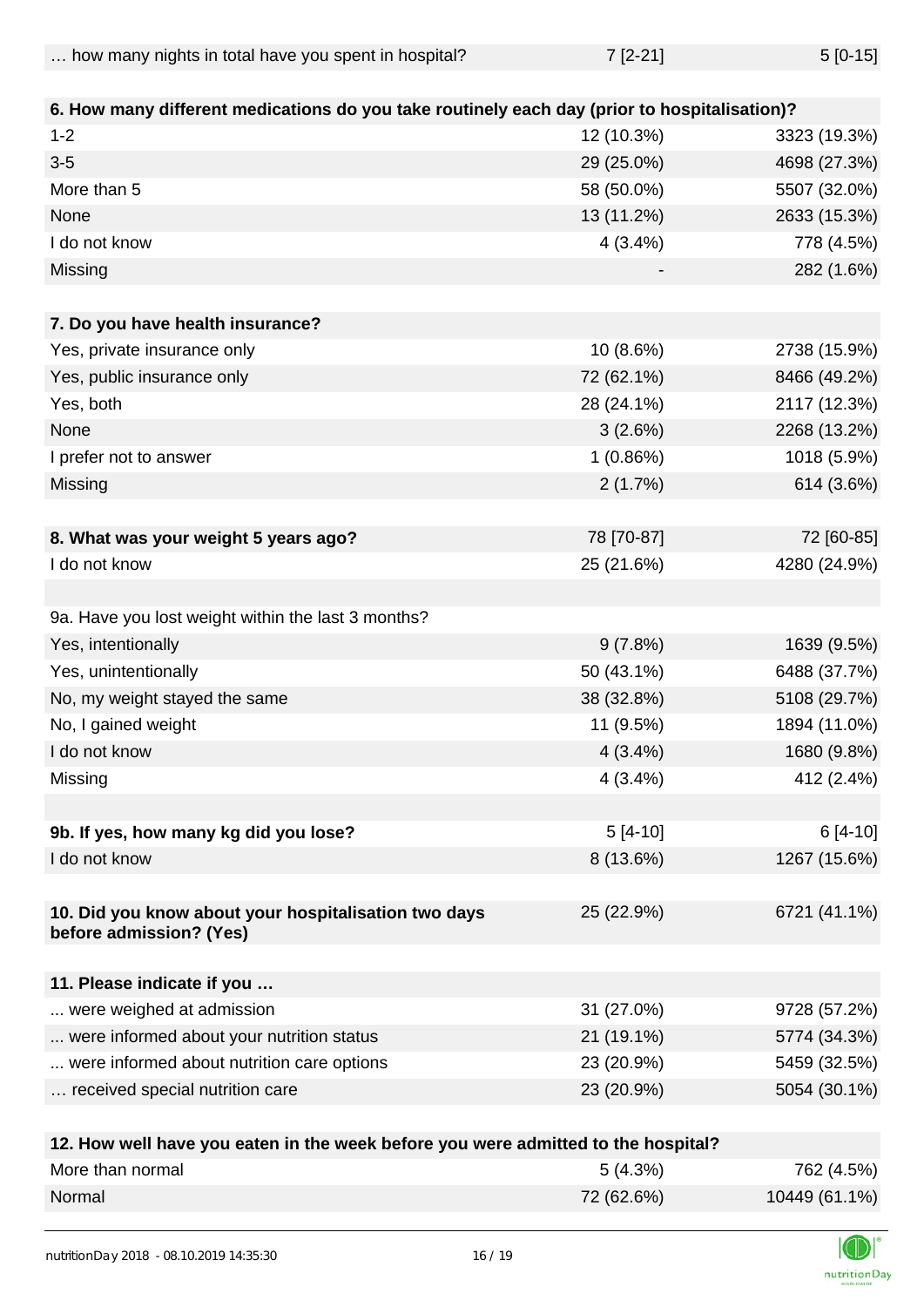| About 3/4 of normal                                                            | $8(7.0\%)$  | 1762 (10.3%)  |
|--------------------------------------------------------------------------------|-------------|---------------|
| About half of normal                                                           | 10 (8.7%)   | 2122 (12.4%)  |
| About a quarter to nearly nothing                                              | 17 (14.8%)  | 1571 (9.2%)   |
| I do not know                                                                  |             | 153 (0.89%)   |
| Missing                                                                        | 3(2.6%)     | 286 (1.7%)    |
|                                                                                |             |               |
| 13. In general, how satisfied are you with the food at the hospital?           |             |               |
| Very satisfied                                                                 | 12 (10.4%)  | 4212 (24.6%)  |
| Somewhat satisfied                                                             | 41 (35.7%)  | 5626 (32.9%)  |
| Neutral                                                                        | 25 (21.7%)  | 3361 (19.6%)  |
| <b>Dissatisfied</b>                                                            | 15 (13.0%)  | 1441 (8.4%)   |
| Very dissatisfied                                                              | 13 (11.3%)  | 491 (2.9%)    |
| I do not know                                                                  | 9(7.8%)     | 1415 (8.3%)   |
| Missing                                                                        |             | 559 (3.3%)    |
|                                                                                |             |               |
| 14. Did you get any help with eating TODAY?                                    |             |               |
| Yes, from family or friends                                                    | 11 (9.6%)   | 1651 (9.7%)   |
| Yes, from hospital staff                                                       | 6(5.2%)     | 1185 (6.9%)   |
| No                                                                             | 92 (80.0%)  | 13278 (77.6%) |
| I do not know                                                                  |             | 218 (1.3%)    |
| Missing                                                                        | 6(5.2%)     | 773 (4.5%)    |
|                                                                                |             |               |
| 15. Were you able to eat without interruption TODAY?<br>(Yes)                  | 56 (56.0%)  | 11891 (74.2%) |
|                                                                                |             |               |
| 16a. Please indicate how much hospital food you ate for lunch or dinner TODAY: |             |               |
| About all                                                                      | 42 (36.5%)  | 7871 (46.0%)  |
| 1/2                                                                            | 24 (20.9%)  | 4261 (24.9%)  |
| 1/4                                                                            | 24 (20.9%)  | 2226 (13.0%)  |
| Nothing                                                                        | 24 (20.9%)  | 1992 (11.6%)  |
| Missing                                                                        | 1(0.87%)    | 755 (4.4%)    |
|                                                                                |             |               |
| 16b. The portion size of the meal I ordered TODAY was                          |             |               |
| Standard                                                                       | 100 (87.0%) | 11000 (64.3%) |
| Smaller                                                                        | 1(0.87%)    | 1600 (9.4%)   |
| Larger                                                                         | 2(1.7%)     | 763 (4.5%)    |
| I do not know                                                                  |             | 1701 (9.9%)   |
| Missing                                                                        | 12 (10.4%)  | 2041 (11.9%)  |
|                                                                                |             |               |
| 17. If you did not eat everything of your meal, please tell us why:            |             |               |
| I did not like the type of food offered                                        | 21 (29.2%)  | 1293 (15.2%)  |
| I did not like the smell/taste of the food                                     | 16 (22.2%)  | 996 (11.7%)   |
| The food did not fit my cultural/religious preferences                         |             | $90(1.1\%)$   |
| The food was too hot                                                           |             | 38 (0.45%)    |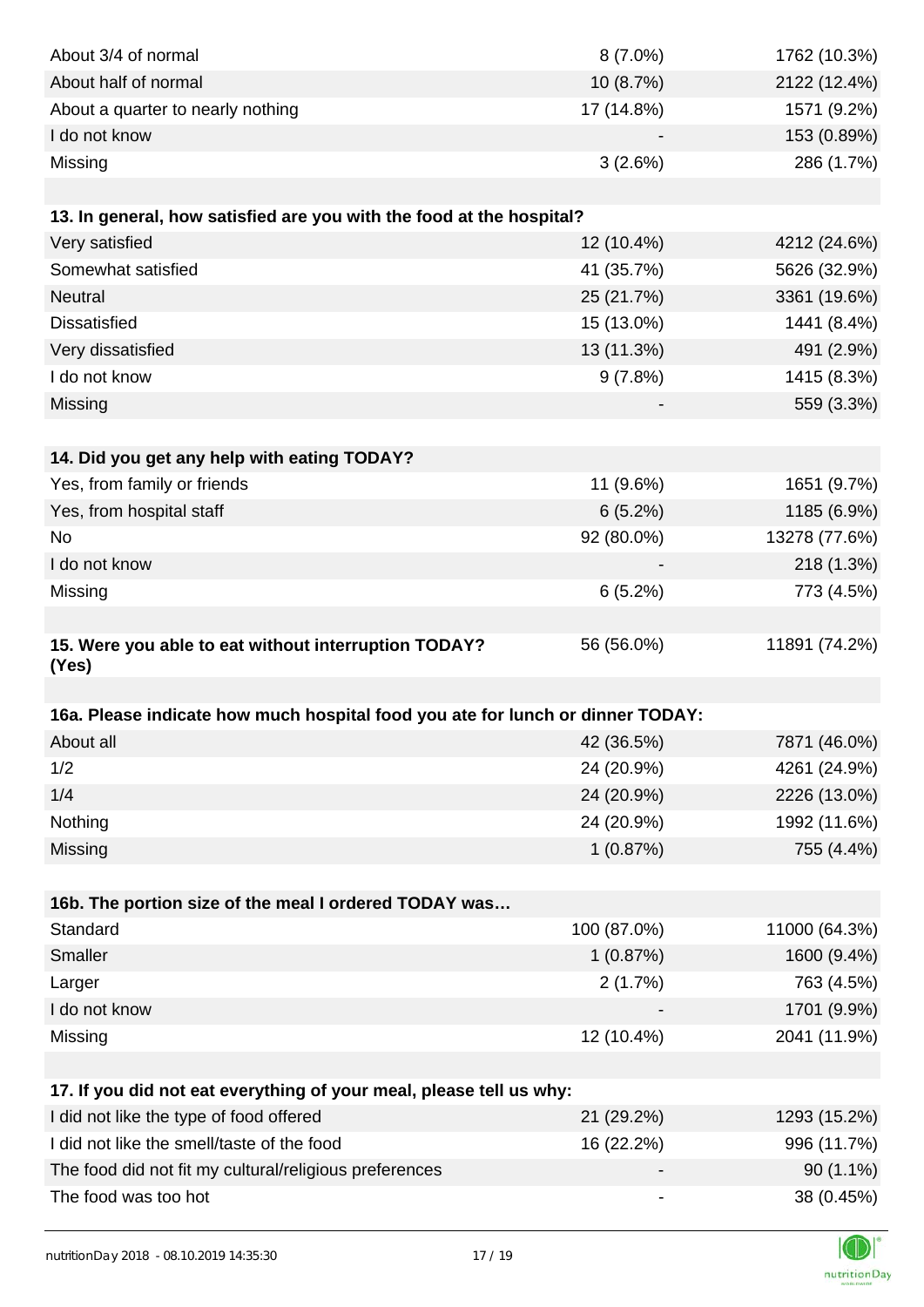| $4(5.6\%)$ | 207 (2.4%)   |
|------------|--------------|
| $1(1.4\%)$ | 53 (0.63%)   |
| 6(8.3%)    | 1520 (17.9%) |
| 22 (30.6%) | 2475 (29.2%) |
| $5(6.9\%)$ | 478 (5.6%)   |
| $5(6.9\%)$ | 969 (11.4%)  |
| 11 (15.3%) | 637 (7.5%)   |
| 6(8.3%)    | 506 (6.0%)   |
| $1(1.4\%)$ | 141 (1.7%)   |
| $5(6.9\%)$ | 869 (10.2%)  |
| $3(4.2\%)$ | 469 (5.5%)   |
| 2(2.8%)    | $93(1.1\%)$  |
| 12 (16.7%) | 1161 (13.7%) |
|            |              |

| 18. Enter the number of glasses/cups of the drinks you consumed in the last 24 hours |            |              |
|--------------------------------------------------------------------------------------|------------|--------------|
| Water                                                                                | $4[3-6]$   | $3[2-5]$     |
| Tea                                                                                  | $1[1-2]$   | $1[1-3]$     |
| Coffee                                                                               | $1[1-2]$   | $1[1-2]$     |
| <b>Milk</b>                                                                          | $1$ [0-1]  | $1[0-1]$     |
| Fruit juice                                                                          | $2[1-2]$   | $1[0-2]$     |
| Soft drinks                                                                          | $2[1-3]$   | $0 [0-1]$    |
| <b>Nutrition drink</b>                                                               | $1[0-2]$   | $0 [0-1]$    |
| Other                                                                                | $0 [0-1]$  | $0 [0-1]$    |
|                                                                                      |            |              |
| 19a. Did you eat any food apart from hospital food                                   | 52 (48.6%) | 4518 (28.8%) |

| 19b. If yes, what did you eat? |            |              |
|--------------------------------|------------|--------------|
| Sweet snacks                   | 14 (26.9%) | 1302 (28.8%) |
| Salty snacks                   | 9(17.3%)   | 512 (11.3%)  |
| Homemade food                  | 17 (32.7%) | 703 (15.6%)  |
| <b>Fruits</b>                  | 15 (28.8%) | 1730 (38.3%) |
| Dairy products                 | 5(9.6%)    | 471 (10.4%)  |
| Food delivered/restaurant      | 11 (21.2%) | 191 (4.2%)   |
| Sandwich                       | 11 (21.2%) | 282 (6.2%)   |
| Other                          | $3(5.8\%)$ | 724 (16.0%)  |

| 20. How has your food intake changed since your hospital admission? |            |              |  |
|---------------------------------------------------------------------|------------|--------------|--|
| Increased                                                           | $7(6.1\%)$ | 2508 (14.7%) |  |
| Decreased                                                           | 38 (33.0%) | 5344 (31.2%) |  |
| Stayed the same                                                     | 64 (55.7%) | 7154 (41.8%) |  |
| I do not know                                                       | 3(2.6%)    | 1188 (6.9%)  |  |
| Missing                                                             | 3(2.6%)    | $911(5.3\%)$ |  |



**TODAY?**